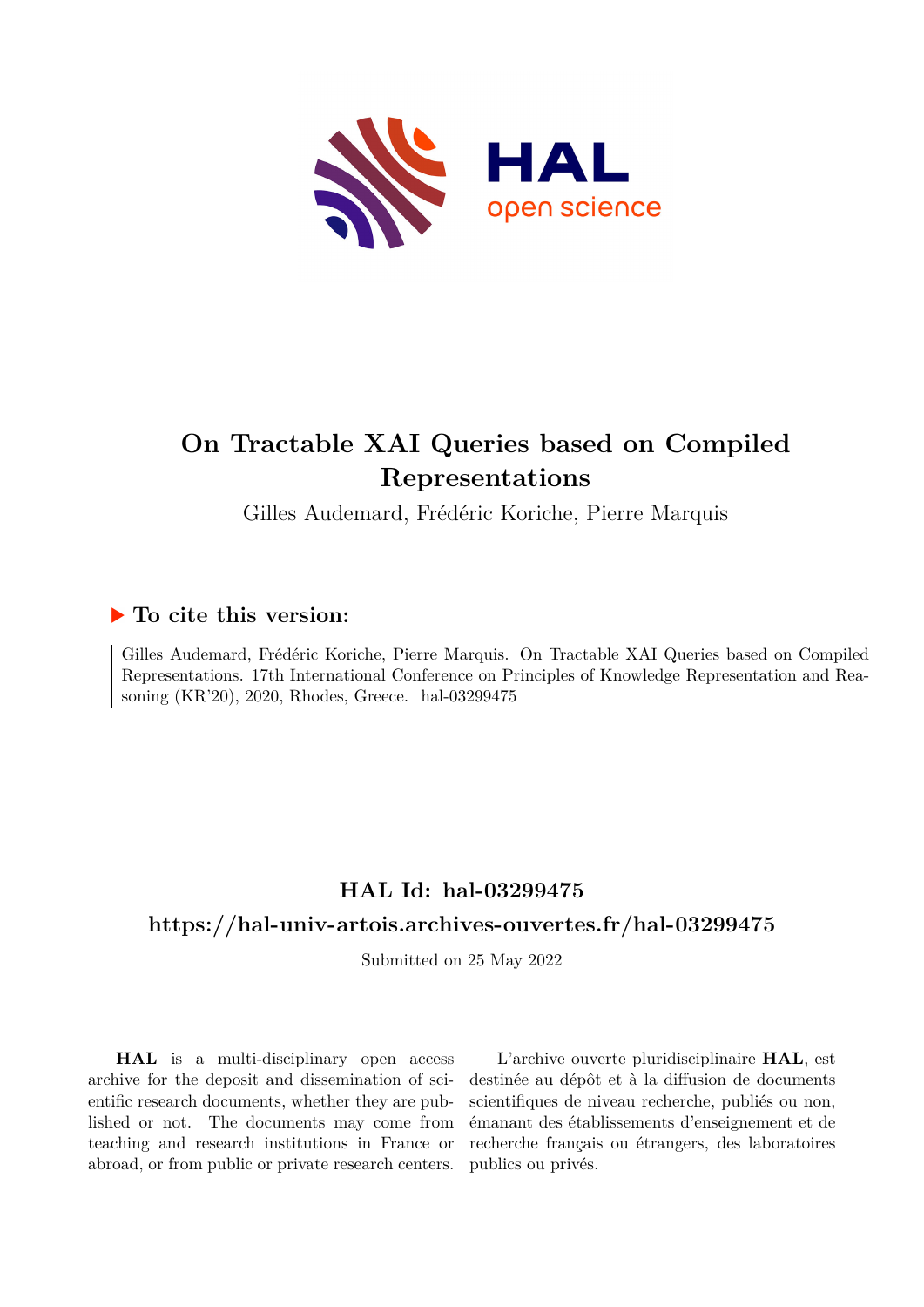### On Tractable XAI Queries based on Compiled Representations

Gilles Audemard<sup>1</sup>, Frédéric Koriche<sup>1</sup>, Pierre Marquis<sup>1,2</sup>

<sup>1</sup>CRIL, Université d'Artois & CNRS, France 2 Institut Universitaire de France, France {audemard, koriche, marquis}@cril.fr

#### Abstract

One of the key purposes of eXplainable AI (XAI) is to develop techniques for understanding predictions made by Machine Learning (ML) models and for assessing how much reliable they are. Several encoding schemas have recently been pointed out, showing how ML classifiers of various types can be mapped to Boolean circuits exhibiting the same inputoutput behaviours. Thanks to such mappings, XAI queries about classifiers can be delegated to the corresponding circuits. In this paper, we present some explanation queries and verification queries about classifiers. We show how they can be addressed by combining queries and transformations about the associated Boolean circuits. Taking advantage of previous results from the knowledge compilation map, this allows us to identify a number of cases for which XAI queries are tractable provided that the circuit has been first turned into a compiled representation.

#### 1 Introduction

In the past decade, ML techniques have revolutionized vision, speech, language understanding, and many other fields. However, the most powerful ML models (e.g., deep neural nets) in term of quality of predictions are poorly explainable. For such black boxes, it is humanly impossible to understand the sequence of operations which are performed for predicting the label of an input instance. Thus, explaining the predictions made by such ML models (i.e., why a given instance is classified as such?) is not feasible in general. Assessing the robustness of the predictions (i.e., would a small change in the input instance question the predicted label?) is also out of reach. In essence, the impossibility to explain predictions and to determine the extent to which they are reliable forms a major obstacle in a number of applications for which safety is of paramount importance (like autonomous cars or medical diagnosis).

This calls for explanation technologies, enabling for reasoning about the decisions made by the classifier, measuring how robust they are, testing whether the classifier is biased and how much it complies with some prior knowledge about classes, etc. Accordingly, there has been a growing body of work on explainable and robust AI (XAI) for the past couple of years (Katz et al. 2019; Ignatiev, Narodytska, and Marques-Silva 2019; Bunel et al. 2018; Leofante et al. 2018; Molnar, Casalicchio, and Bischl 2018;

Shih, Darwiche, and Choi 2019; Guidotti et al. 2019; Miller 2019; Molnar 2019). In this research topic, recent works have shown how ML classifiers  $C$  of various types (including black boxes) can be associated with Boolean circuits  $\Sigma$  (alias transparent or "white" boxes), exhibiting the same input-output behaviours (Narodytska et al. 2018; Shih, Choi, and Darwiche 2018a; Shih, Choi, and Darwiche 2019). Thanks to such mappings, XAI queries about classifiers can be delegated to the corresponding circuits (Darwiche and Hirth 2020). The rationale for this approach is twofold: on the one hand,  $\Sigma$  as an abstraction of C is typically far less complex than  $C$ ; on the other hand, the Boolean nature of  $\Sigma$  makes it amenable to various reasoning tasks required for generating explanations and addressing reliability issues.

The present study is relevant to this research trend within XAI. Our objective is to state in a formal way a number of XAI queries about  $C$  and for each of them, to identify some sufficient conditions on the language  $\mathcal L$  used to represent  $\Sigma$  that render the query tractable. For the sake of generality, we do not make any strong assumption on the nature of the classifier: C can be a feedforward neural network, a Bayesian network classifier, a random forest, etc. We just assume that  $C$  is a discrete multi-label classifier from which a Boolean circuit  $\Sigma$  having the same input-output behaviour can been generated. More precisely, each input instance is a vector  $x$  of  $n$  values assigned to Boolean features from a set  $X = \{x_1, \dots, x_n\}$  and each corresponding output is a vector  $y \in Y$  of m values taken from a set  $Y = \{y_1, \dots, y_m\}$ of Boolean labels.<sup>1</sup> Given the prediction  $y = C(x)$ , the instance  $x \in X$  is classified by C as an element of the jth class if and only if  $y_i = 1$ .

The variables of  $\Sigma$  are split into three categories:

- (1) *Input variables* used to describe the input features of C. Each input variable is a Boolean variable from  $X$ ;
- (2) *Output variables* used to describe classes or labels. Each output variable is a Boolean variable from  $Y$ ;

<sup>&</sup>lt;sup>1</sup>When an input feature  $x_i$  is not Boolean, but takes values into a finite domain  $\{v_1, \dots, v_p\}$ , one can represent it using p Boolean features  $x_i^1, \dots, x_i^p$  so that  $x_i^j$  is true if and only if  $x_i$  takes value v<sup>j</sup> . The *direct – or sparse – encoding* (de Kleer 1989; Walsh 2000) of  $x_i$  is given by the constraints  $\bigwedge_{j=1}^{p-1} \bigwedge_{k=j+1}^{p} (\neg x_i^j \vee \neg x_i^k)$  and  $\bigvee_{j=1}^{p} x_i^j$  ensuring that  $x_i$  takes exactly one value in its domain.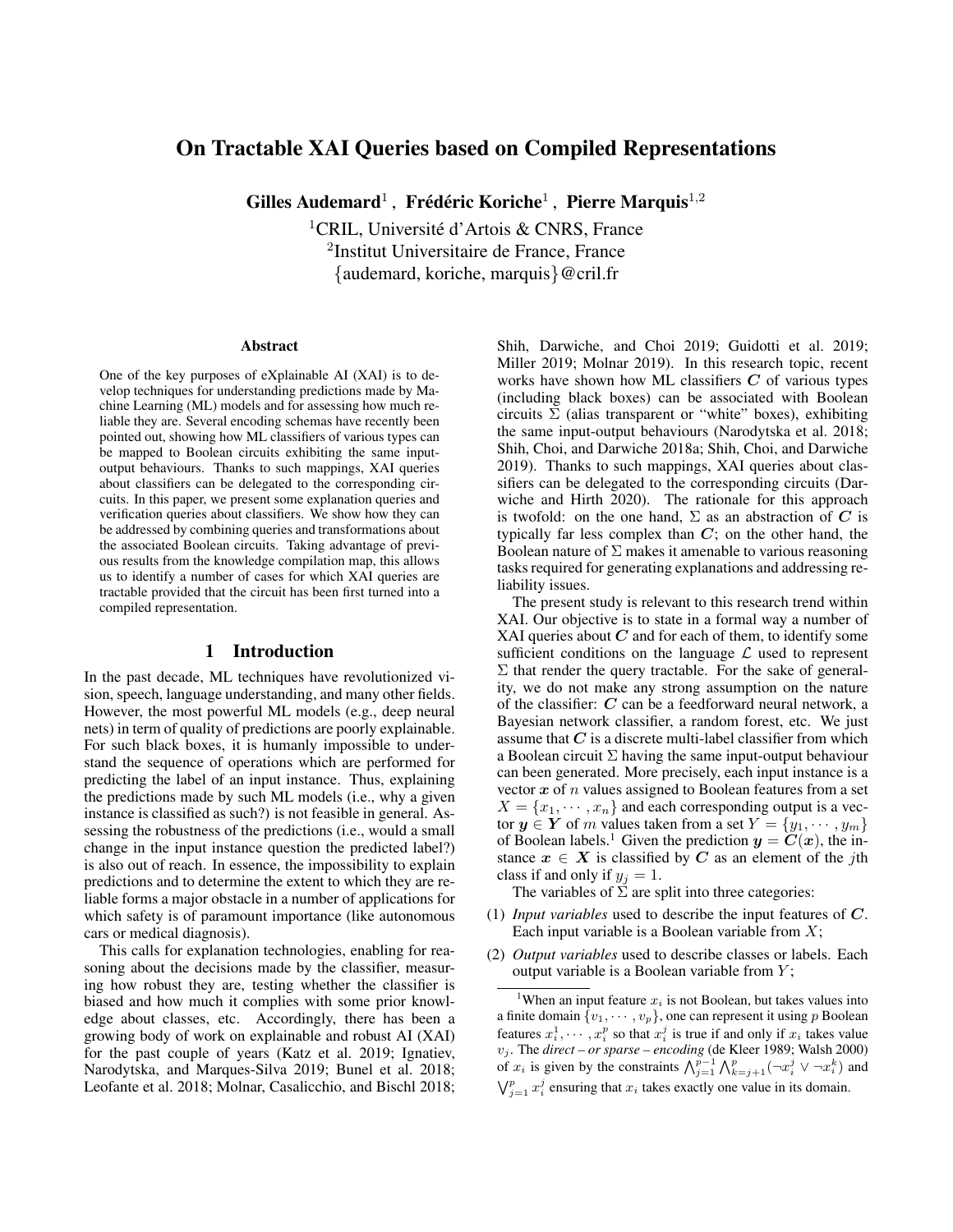(3) *Intermediate variables* used to capture all other features of the classifier C, and corresponding to the wires of  $\Sigma$ that are not output ones. Each intermediate variable is also assumed to take a Boolean value, and we use Z to denote the set of those variables.

As  $\Sigma$  and  $C$  are supposed to have the same input-output behaviour, for any pair  $(x, y)$  for which  $y = C(x)$ , we have  $y_i = 1$  precisely when the output variable  $y_i$  of the circuit  $\Sigma$ on the input  $x$  is set to 1. Importantly, we make no assumption about the number of predicted labels: for an input  $x$ , several coordinates – resp. no coordinate – of the associated output  $y$  can be set to 1, which means that  $C$  (and hence  $\Sigma$ ) recognizes x as a member of several (resp. no) class(es). In practice,  $C$  is often associated with additional information about  $y$ , taking the form of weights representing confidences or probabilities about predicted labels. Such weights are usually exploited by the encoding scheme for generating  $\Sigma$  from C, but they are *not* encoded into  $\Sigma$ . Thus,  $\Sigma$  is viewed as a *compact representation* of the classes Y , as they are recognized by C.

In the following, we present a number of XAI queries of practical interest for explaining classifications achieved by  $C$ , or for assessing the robustness of  $C$ . These queries are addressed by considering the circuit  $\Sigma$  associated with  $C$ , instead of  $C$  itself. For the sake of clarity, we split XAI queries into *explanation* queries and *verification* queries. Explanation queries are concerned by the local interpretability issue, i.e., they are about a given input  $x$ , while verification queries are concerned by the global interpretability issue, i.e., they are independent of any input. Some of the XAI queries considered in the following are brand new, others have been introduced in the recent past. In both cases, we show how these explanation and verification queries can be modeled using basic operations over Boolean circuits. Taking advantage of previous results from the knowledge compilation map for propositional languages  $\mathcal L$  (Darwiche and Marquis 2002), this allows us to identify a number of XAI queries which are tractable, provided that the circuit  $\Sigma$  has been first turned into a compiled representation from L.

The rest of the paper is organized as follows. After some formal preliminaries about propositional logic and the knowledge compilation map, we present a simple encoding schema that can be used to associate a Boolean circuit  $\Sigma$ with a given random forest  $C$  over Boolean features. A toy example is provided, that will serve as a running example for illustrating the XAI queries presented afterwards. Then, we successively present some explanation queries and some verification queries, and for each of them, we identify some sufficient conditions on the propositional language used to represent  $\Sigma$  which ensure that the query is tractable (i.e., it can be answered using a polynomial-time algorithm). Finally, we discuss the results and conclude the paper.

#### 2 Formal Preliminaries

Propositional Languages. The languages considered in this paper are defined over a finite set PS of propositional variables and a finite set of connectives. The elements of a propositional language L are called *representations*, and for any such representation  $\Sigma$ , we denote by  $Var(\Sigma)$  the subset of variables of PS occurring in  $\Sigma$ . As usual, atomic representations include propositional variables in PS, and Boolean constants in  $\{\bar{\top}, \bar{\bot}\}\$ . A *literal* is a propositional variable, possibly negated, or a Boolean constant. Any propositional variable x is called a *positive literal*, and the negation of x, denoted  $\neg x$  or  $\overline{x}$ , is called a *negative literal*. A *term* is a conjunction of literals, and a *clause* is a disjunction of literals.

Given a set of variables X ⊆PS, an *interpretation over* X is a mapping  $\omega$  from X to  $\mathbb{B} = \{0, 1\}$ . Propositional representations are interpreted in a classical way. For a representation  $\Sigma$  and an interpretation over  $X = Var(\Sigma)$ , we use  $\omega \models \Sigma$  to denote the fact that  $\omega$  if a model of  $\Sigma$  according to the semantics of propositional logic. That is, assigning the variables of  $\Sigma$  to truth values as specified by  $\omega$ makes  $\Sigma$  true. By  $[\Sigma]$  we denote the *set* of models of  $\Sigma$  over  $Var(\Sigma)$ , and by  $\|\Sigma\|$  we denote the *number* of models of  $\Sigma$ over  $Var(\Sigma)$ . In particular,  $\Sigma$  is *inconsistent* if  $\|\Sigma\| = 0$ , and *consistent* otherwise. A representation  $\Sigma_2$  is a *logical consequence* of a representation  $\Sigma_1$  (denoted  $\Sigma_1 \models \Sigma_2$ ) if  $\Sigma_1 \wedge \neg \Sigma_2$  is inconsistent.  $\Sigma_1$  and  $\Sigma_2$  are *logically equivalent* (denoted  $\Sigma_1 \equiv \Sigma_2$ ) if they are logical consequences of each other.

Given a representation  $\Sigma$  and a consistent term  $\gamma$ , the *conditioning* of  $\Sigma$  by  $\gamma$  is the representation obtained by replacing in  $\Sigma$  every occurrence of a variable  $x \in Var(\gamma)$  by  $\top$ if x is a positive literal of  $\gamma$  and by  $\bot$  if  $\neg x$  is a negative literal of  $\gamma$ . Finally, when X is a subset of propositional variables from  $PS$ ,  $\Sigma$  is said to be *independent* of X if there is a representation  $\Phi$  logically equivalent to  $\Sigma$  such that  $Var(\Phi) \cap X = \emptyset$ . The *forgetting* of X in  $\Sigma$ , denoted  $\exists X.\Sigma$ , is the *most general consequence* of  $\Sigma$  that is independent of  $X$  (see e.g., (Lang, Liberatore, and Marquis 2003)). The *projection* of  $\Sigma$  onto X is the forgetting of  $\overline{X}$  in  $\Sigma$ , where  $\overline{X}$ denotes the set  $PS \setminus X$ . We mention in passing that  $\exists X.\Sigma$ can be computed as a propositional representation, thanks to the following inductive characterization:

- $\exists \emptyset \cdot \Sigma \equiv \Sigma$ ,
- $\exists \{x\}.\Sigma \equiv (\Sigma \mid \neg x) \vee (\Sigma \mid x),$

• 
$$
\exists (X' \cup \{x\}).\Sigma \equiv \exists X'.(\exists \{x\}.\Sigma).
$$

Knowledge Compilation Map. Introduced by Darwiche and Marquis (2002), and extended in a number of papers (e.g., (Darwiche and Marquis 2004; Niveau et al. 2010; Darwiche 2011; Fargier, Marquis, and Niveau 2013; Fargier and Marquis 2014; Koriche et al. 2016)), the knowledge compilation (KC) map is a multicriteria evaluation of propositional languages. Various languages have been considered as target languages for knowledge compilation. They include, among others, DNF (disjunctions of terms), DNNF (decomposable normal form circuits) (Darwiche 2001), FBDD (free binary decision diagrams) (Gergov and Meinel 1994), and OBDD (ordered binary decision diagrams) (Bryant 1986). In the KC map, a propositional language  $\mathcal L$  is evaluated according to properties it offers, or not, depending on the existence of a polynomial-time algorithm for achieving some treatment of interest. These properties are usually decomposed into queries and transformations. In this paper, we focus on the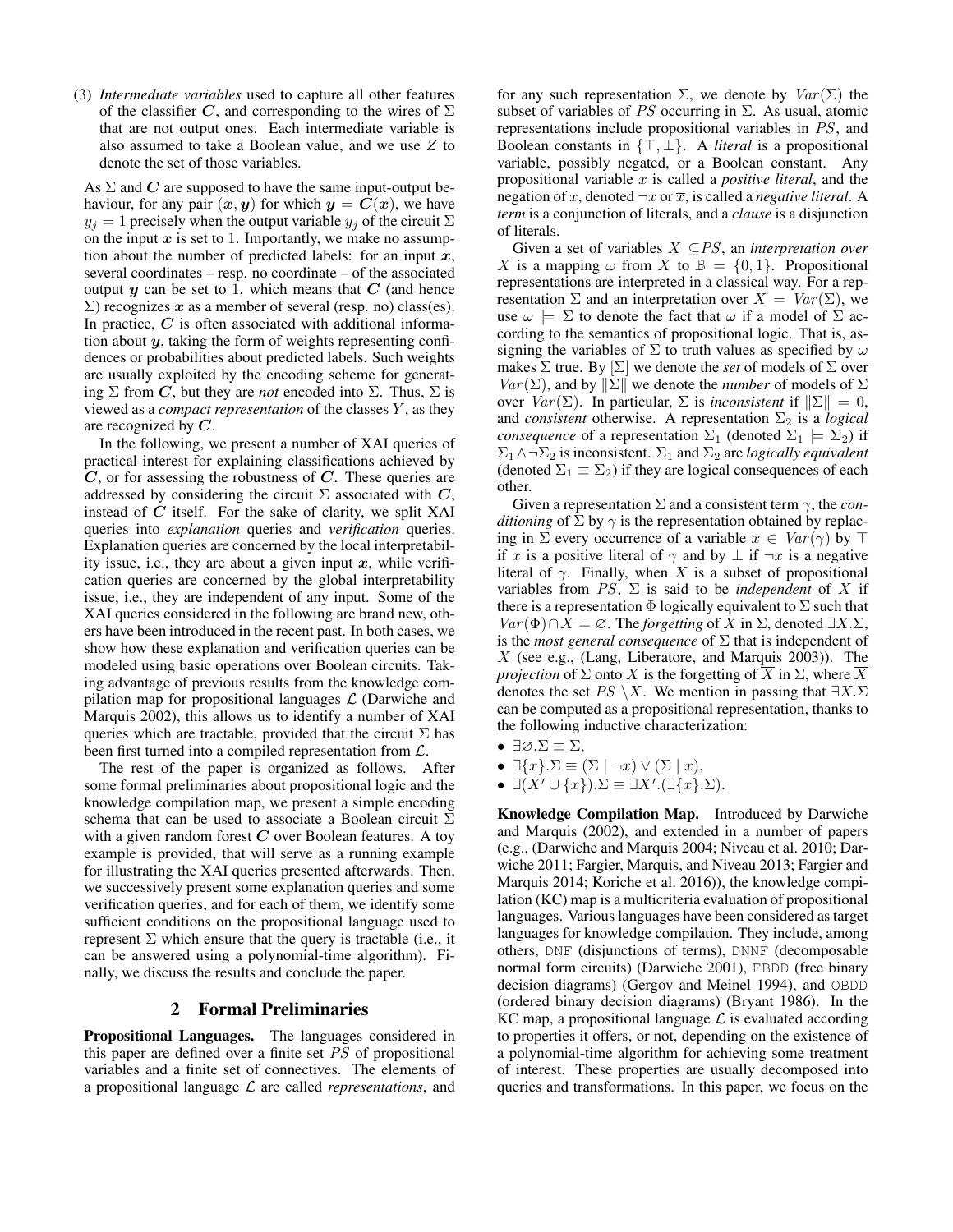following queries and transformations:

- *Queries*
	- consistency:  $\mathcal L$  satisfies CO if and only if there is a polynomial-time algorithm that maps every representation  $\Sigma$  from  $\mathcal L$  to 1 if  $\Sigma$  is consistent, and to 0 otherwise.
	- **implicant:**  $\mathcal{L}$  satisfies **IM** if and only if there is a polynomial-time algorithm that maps every representation  $\Sigma$  from  $\mathcal L$  and every term  $\gamma$  to 1 if  $\gamma \models \Sigma$  holds, and to 0 otherwise.
	- sentential entailment:  $\mathcal L$  satisfies SE if and only if there is a polynomial-time algorithm that maps any two representations  $\Sigma_1$  and  $\Sigma_2$  from  $\mathcal L$  to 1 if  $\Sigma_1 \models \Sigma_2$ holds, and to 0 otherwise.
	- equivalence:  $\mathcal L$  satisfies EQ if and only if there is a polynomial-time algorithm that maps any two representations  $\Sigma_1$  and  $\Sigma_2$  from  $\mathcal L$  to 1 if  $\Sigma_1 \equiv \Sigma_2$  holds, and to 0 otherwise.
	- model counting:  $\mathcal L$  satisfies CT if and only if there is a polynomial-time algorithm that maps every representation  $\Sigma$  from  $\mathcal L$  to a nonnegative integer (in binary notation) corresponding to the number of models  $\|\Sigma\|$ of  $\Sigma$  over  $Var(\Sigma)$ .
	- model enumeration:  $\mathcal{L}$  satisfies ME if and only if there is an enumeration algorithm with polynomial delay for the set  $[\Sigma]$  of models of  $\Sigma$  over  $Var(\Sigma)$ . Here, the algorithm must generate all models in sequence, without any model occurring more than once. Additionally, the algorithm must guarantee that each delay between the generation of two successive models and between the generation of the last model and the notification of termination, is polynomial in the size of  $\Sigma^2$ .
- *Transformations*
	- conditioning:  $\mathcal L$  satisfies CD if and only if there is a polynomial-time algorithm that maps every representation  $\Sigma$  from  $\mathcal L$  and every consistent term  $\gamma$  to a representation from  $\mathcal L$  that is logically equivalent to  $\Sigma | \gamma$ .
	- **bounded conjunction:**  $\mathcal{L}$  satisfies  $\wedge$ **BC** if and only if there is a polynomial-time algorithm that maps every pair of representations  $\Sigma_1$  and  $\Sigma_2$  from  $\mathcal L$  to a representation from  $\mathcal L$  that is logically equivalent to  $\Sigma_1 \wedge \Sigma_2$ .
	- forgetting:  $\mathcal L$  satisfies FO if and only if there is a polynomial-time algorithm that maps every representation  $\Sigma$  from  $\mathcal L$  and every subset X of variables from *PS* to a representation from  $\mathcal L$  equivalent to  $\exists X.\Sigma$ .
	- optimization:  $\mathcal L$  satisfies OPT if and only if there exists a polynomial-time algorithm that maps every representation  $\Sigma$  from  $\mathcal L$  and any linear function f over  $Var(\Sigma)$  into a representation from  $\mathcal L$  for which the models are those of  $\Sigma$  minimizing the value of f.

We also add to the list of properties the following trans-

formation that will be useful in the rest of the paper:

– decomposable conjunction:  $\mathcal L$  satisfies  $\wedge$ DC if and only if there is a polynomial-time algorithm that maps  $k$  representations  $\Sigma_1, \cdots, \Sigma_k$  from  $\mathcal L$  such that  $Var(\Sigma_i) \cap$  $Var(\Sigma_j) = \emptyset$  (for  $i, j \in \{1, \dots, k\}, i \neq j$ ) to a representation from  $\mathcal L$  that is logically equivalent to  $\bigwedge_{i=1}^k \Sigma_i$ .

In the KC map, the space efficiency or *succinctness* of propositional languages is also assessed. Informally, the succinctness captures the relative ability of propositional languages to encode pieces of information using little space. For example, it is known that DNNF is strictly more succinct than OBDD and DNF. A language suited for a given application is then viewed as one of the most succinct languages offering the queries and transformations required by the application (Darwiche and Marquis 2002).

#### 3 Encoding Random Forests

In order to illustrate the approach into which our work takes place and the forthcoming XAI queries, let us first explain how to associate a Boolean circuit  $\Sigma$  with a given random forest  $C$  over Boolean features (the proposed encoding is quite easy).

A *decision tree* (here, a classification tree) (Breiman et al. 1984; Quinlan 1986) is a finite tree  $T$  where each internal node is a decision node labelled by a feature  $x$  from  $X$  and having as many children as the cardinality of the domain of  $x$ , and each leaf node is labelled by a non-empty subset of Y. The arcs from a decision node to its children are labelled by pairs noted  $x = v$  where v is an element of the domain of the feature  $x$  labelling the node (one value  $v$  per arc). A path of T is a (finite) sequence of labels  $x = v$  of the arcs encountered from the root of  $T$  to one of its leaves. A decision tree classifies an input  $x$  as an element of class  $y_j \in Y$  if the unique path of T that is compatible with x (i.e., that contains a pair  $x = v$  only if x takes the value v in x) leads to a leaf node whose label contains  $y_i$ .

A *random forest* R (Ho 1998; Breiman 1996; Breiman 2001) is a finite set of  $p$  decision trees over the set  $X$  of features. Given a threshold  $\tau \in \{1, \ldots, p\}$ , a random forest  $R = \{T_1, \ldots, T_p\}$  classifies an input  $x$  as  $y_j \in Y$  if at least  $\tau$  decision trees of R classifies x as  $y_i$ .

Example 1. *As a matter of example, consider a fruit classification task and the random forest* R *given by the trees*  $T_1$ ,  $T_2$  *and*  $T_3$ *, illustrated in Figure 1. Each decision tree is defined over the set of input features*  $X =$ {SW(*eet taste*), GR(*een*), RO(*und shape*)}*, and the set of output labels*  $Y = \{ \text{GRA}(pe \text{ fruit}), \text{BAN}(ana), \text{APP}(le) \}.$  An *instance*  $x$  *is classified as a label*  $y \in Y$  *if and only if it is classified as such by a strict majority of decision trees in* R *(i.e., at least*  $\tau = 2$  *decision trees of* R *classify*  $x$  *as*  $y$ *).* 

*In Figure 1, the labels*  $x = v$  *of the arcs are not explicitly represented. A dashed line from a decision node labelled by* x corresponds to the label  $x = 0$ , while a plain line corre*sponds to the label*  $x = 1$ .

*Based on this example, the input instance*  $x_1$  *given by*  $(SW = 0, GR = 0, RO = 0)$  *is classified by*  $T_1$  *(resp.*  $T_2$ *,* T3*) as an element of* GRA *(resp.* GRA *or* BAN*,* BAN*). The*

 $2$ Actually, this requirement is stronger than the one considered in (Darwiche and Marquis 2002) which only required that the set of models can be enumerated in time polynomial in the size of  $\Sigma$ plus the size of the corresponding set of models. Note that we have that  $\mathcal L$  satisfies ME (in the strong sense) whenever it satisfies CD and CO (see (Fargier and Marquis 2014) for details).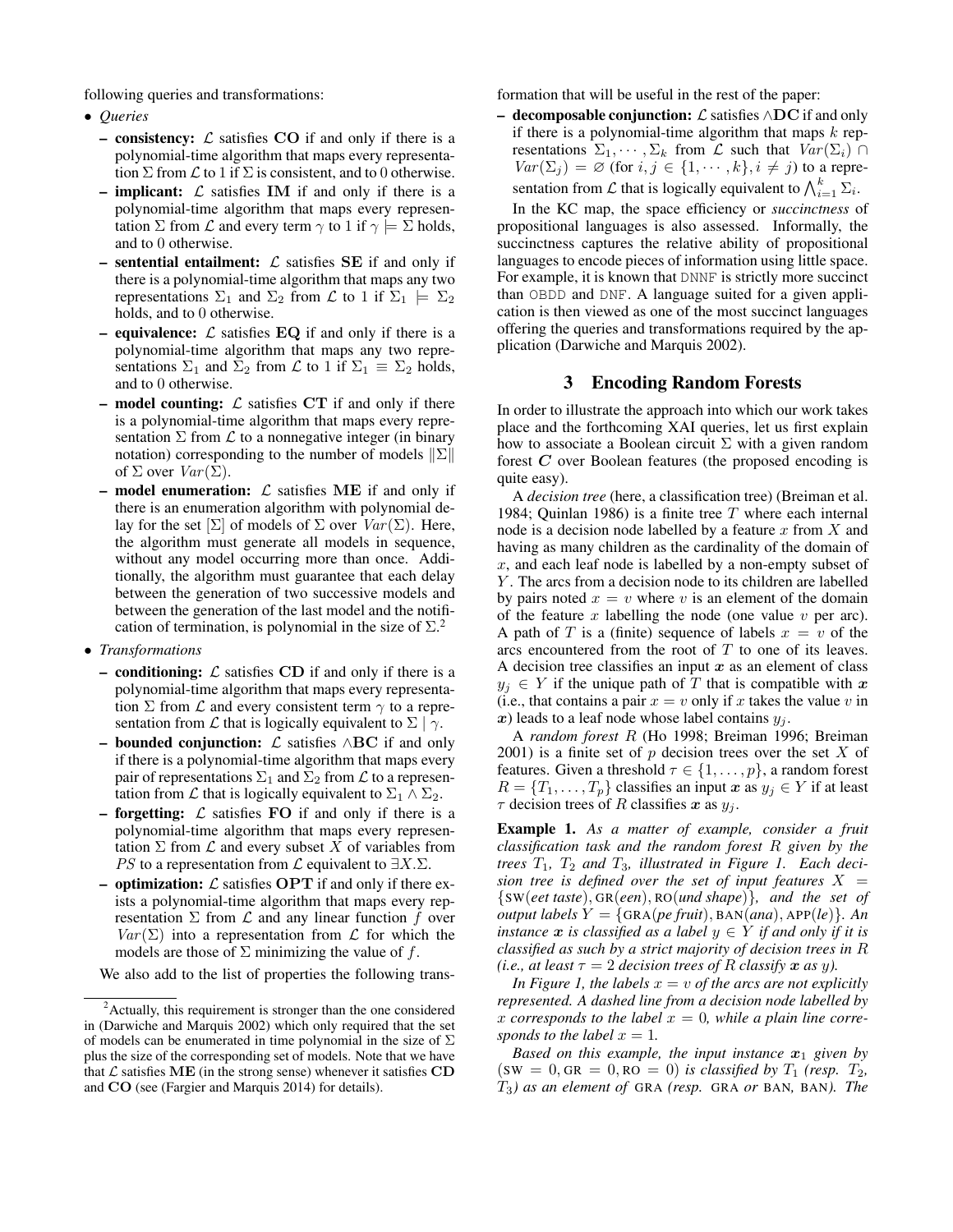

Figure 1: A random forest with three decision trees  $T_1, T_2, T_3$ .

*instance*  $x_2$  *defined by* (SW = 1, GR = 1, RO = 0) *is classified by*  $T_1$  *(resp.*  $T_2$ ,  $T_3$ *) as an element of* GRA *(resp.* BAN, BAN). Thus, R classifies  $x_1$  as an element of GRA or BAN, *and*  $R$  *classifies*  $x_2$  *as an element of* BAN.

*Note that* R *may remain mute about a given instance, meaning that there is no evidence enough to classify it as any element of* Y *. For instance,* R *does not predict anything about the input instance* (SW = 1, GR = 1, RO = 1)*, since this input is classified by*  $T_1$  *(resp.*  $T_2$ ,  $T_3$ *) as an element of* GRA *(resp.* BAN*,* APP*). Thus, the strict majority threshold of* 2 *is not met for this instance.*

Based on these considerations, let us present an encoding schema which maps any random forest  $R$ , defined on the input variables  $X$  and the output variables  $Y$ , to a representation  $\Sigma$  over the set of propositional variables PS  $= X \cup Y \cup Z$ , where Z captures the intermediate variables.  $\Sigma$  is the conjunction of two kinds of constraints:

• for every  $j \in \{1, \ldots, m\}$ ,  $\Sigma$  includes the constraint

$$
y_j \Leftrightarrow \left(\sum_{k=1}^p z_j^k \ge \tau\right)
$$

where variable  $z_j^k$  is true if and only if the input instance  $x$ is classified as an element of class  $y_j$  by  $T_k$ . Accordingly, the input is classified as  $y_j$  by R if and only if the number of decision trees of R classifying x as an element of  $y_j$  is at least equal to the threshold  $\tau$ ;

• for every  $j \in \{1, \ldots, m\}$  and every  $k \in \{1, \ldots, p\}, \Sigma$ 

| <b>SW</b> | GR | <b>RO</b> | GRA | <b>BAN</b> | APP |
|-----------|----|-----------|-----|------------|-----|
|           |    |           |     |            |     |
|           |    |           |     |            | 0   |
|           |    |           |     |            |     |
|           |    |           |     |            |     |
|           |    |           |     |            |     |
|           |    |           |     |            |     |
|           |    |           |     |            |     |
|           |    |           |     |            |     |

Table 1: The projection of  $\Sigma$  over  $X \cup Y$ .

includes a constraint

$$
z_j^k \Leftrightarrow \left(\bigvee_{\gamma \in \Gamma(T_k, y_j)} \gamma\right)
$$

indicating that  $z_j^k$  is set to true (i.e., x is classified as an element of  $y_j$  by  $T_k$ ) if and only if x is compatible with a path of  $T_k$  leading to a leaf node labelled by  $y_j$ . Here,  $\Gamma(T_k, y_j)$  denotes the set of all terms  $\gamma$  encoding the paths of  $T_k$  which lead to leaf nodes labelled by  $y_j$ .

For our running example,  $R$  is associated with the representation  $\Sigma$ , which is given by the conjunction of the following constraints:

> $GRA \Leftrightarrow$   $(GRA^1 + GRA^2 + GRA^3 \geq 2)$  $BAN \Leftrightarrow$   $(BAN^1 + BAN^2 + BAN^3 \geq 2)$ APP  $\Leftrightarrow$   $(\text{APP}^1 + \text{APP}^2 + \text{APP}^3 \geq 2)$  $GRA^1 \Leftrightarrow ((\overline{SW} \wedge \overline{GR}) \vee (SW \wedge GR))$ <br>  $BAN^1 \Leftrightarrow ((\overline{SW} \wedge GR \wedge \overline{RO}) \vee (SW \wedge$  $\begin{array}{ccc} \hbox{BAN}^1 \Leftrightarrow & \hbox{((\overline{SW} \land \text{GR} \land \overline{RO}) \lor (\text{SW} \land \overline{GR} \land \overline{RO})) \\ \hbox{APP}^1 \Leftrightarrow & \hbox{((\overline{SW} \land \text{GR} \land \text{RO}) \lor (\text{SW} \land \overline{GR} \land \text{RO})) \end{array}$  $AP<sup>1</sup> \Leftrightarrow ((\overline{SW} \wedge GR \wedge RO) \vee (SW \wedge \overline{GR} \wedge RO))$ <br>  $GRA<sup>2</sup> \Leftrightarrow ((\overline{SW} \wedge \overline{GR} \wedge \overline{RO}) \vee (\overline{SW} \wedge \overline{GR} \wedge RO))$  $GRA^2 \Leftrightarrow$   $((\overline{SW} \wedge \overline{GR} \wedge \overline{RO}) \vee (\overline{SW} \wedge \overline{GR} \wedge \overline{RO}))$ <br>  $BAN^2 \Leftrightarrow$   $((SW \wedge \overline{GR} \wedge \overline{RO}) \vee (\overline{SW} \wedge \overline{GR} \wedge \overline{RO}))$  $\overline{(\text{SW} \land \overline{\text{GR}} \land \overline{\text{RO}})} \lor (\overline{\text{SW}} \land \text{GR} \land \overline{\text{RO}})$  $\vee$ (SW  $\wedge$  GR))  $\begin{array}{ccc} \n\text{APP}^2 \Leftrightarrow & \big( (\text{SW} \wedge \overline{\text{GR}} \wedge \text{RO}) \vee (\overline{\text{SW}} \wedge \text{GR} \wedge \text{RO}) \big) \\ \n\text{GRA}^3 \Leftrightarrow & (\overline{\text{SW}} \wedge \overline{\text{GR}} \wedge \text{RO}) \n\end{array}$  $(\overline{sw} \wedge \overline{GR} \wedge RO)$  $BAN^3 \Leftrightarrow \quad \overline{RO}$ <br>APP<sup>3</sup> $\Leftrightarrow \quad ((\overline{S})^2)$  $((\overline{sw} \wedge \overline{GR} \wedge \overline{RO}) \vee (sw \wedge \overline{RO}))$

From  $\Sigma$ , the following constraints expressing how each class is inferred from the input features can be derived as logical consequences:

$$
\begin{array}{ll}\nGRA & \Leftrightarrow & (\overline{SW} \wedge \overline{GR}) \\
BAN & \Leftrightarrow & \overline{RO} \\
APP & \Leftrightarrow & ((\overline{SW} \wedge GR) \vee (SW \wedge \overline{GR})) \wedge RO\n\end{array}
$$

Equivalently, the projection of  $\Sigma$  onto  $X \cup Y$  is given by the truth assignments in Table 1.

### 4 XAI Queries

After illustrating how multi-labels classifiers can be encoded into propositional representations, we are now in position to examine XAI queries. We first present a couple of results, showing how the notion of membership of an instance  $x$  to a class of  $Y$  as predicted by  $C$  can be translated in logical terms when  $\Sigma$  (represented using a propositional language  $L$ ) is considered instead of  $C$ .

To this point, observe that any input instance  $x$  of the form  $(x_1 = v_1, \ldots, x_n = v_n)$  can be encoded as a term over the literals on  $X$ , also denoted  $x$  to avoid heavy notations. Specifically, x is given by  $\bigwedge_{j=1}^{n} \ell_j$  where  $\ell_j = x_j$  if  $v_j = 1$ and  $\ell_i = \overline{x}_i$  otherwise.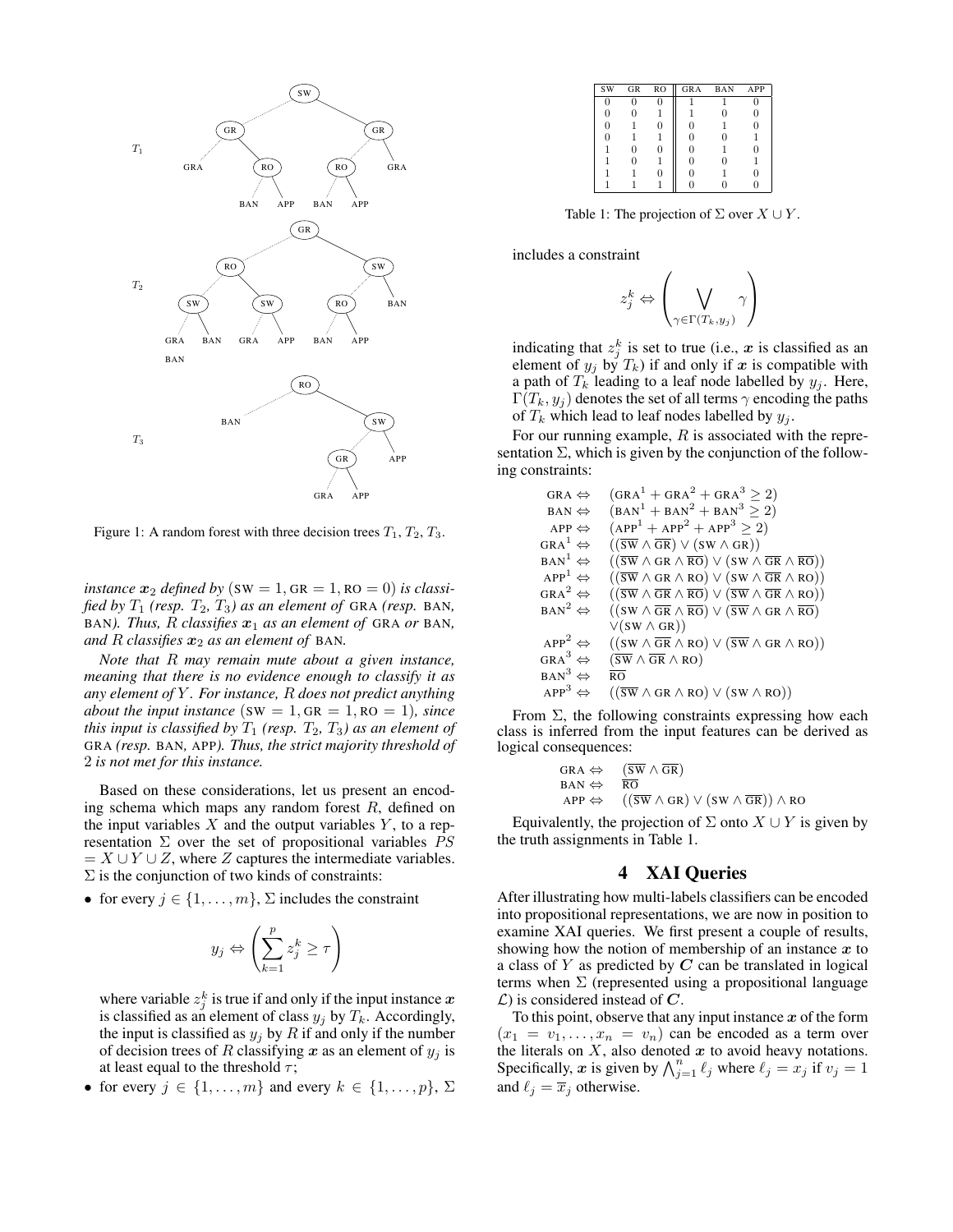Now, since  $\Sigma$  has the same input-output behaviour as  $C$ , we know that every variable from  $Y \cup Z$  is *defined* in  $\Sigma$ in terms of  $X$ . In other words, for any input  $x$ , we have  $\mathbf{C}(\mathbf{x}) = (y_1 = c_1, \dots, y_m = c_m)$  if and only if the unique model of  $\Sigma$  over  $X \cup Y \cup Z$  which is compatible with x assigns to each output variable  $y_j$  ( $j \in \{1, \ldots, m\}$ ) the truth value  $c_j$ . Being "defined" means here that for any variable  $u \in Y \cup Z$  there exists a formula  $\varphi_u$  built upon variables of X, only, that is such that  $\Sigma \models u \Leftrightarrow \varphi_u$  (Beth 1953; Lang and Marquis 2008).

Based on these notions, the input instances  $x$  which are classified by C as elements of class  $y_j$  in the sense that  $y_j = 1$  when  $C(x) = (y_1 = c_1, \ldots, y_m = c_m)$  can be characterized in several ways using  $\Sigma$ :

- *abductive characterization*: x is an abductive explanation of  $y_i$  with respect to  $\Sigma$  provided that the set of assumptions is the set of all literals over the variables from X. Indeed, if  $y_i$  is true in  $C(x)$  then we have  $\Sigma \wedge x \models y_i$ . Note here that  $\Sigma \wedge x$  is consistent for every input instance x over X, since  $\Sigma$  is a Boolean circuit with inputs in X.
- *model-based characterization*: x is a model over X of  $\exists X.(\Sigma \wedge y_i)$ , or equivalently a model over X of  $\exists X.(\Sigma \wedge y_i)$  $y_j$ ). Thus, the projection of  $\Sigma | y_j$  onto X can be viewed as a compact representation of all the input instances  $x$ viewed as elements of  $y_i$  by C.

#### 4.1 Verification Queries

As indicated above, the XAI queries under consideration in this study are separated into verification and explanation queries. We start with the verification queries.

Counting the inputs (CIN) / enumerating the inputs (EIN) associated with a given class. These queries are useful for a user in order to figure out the classes of  $Y$  as they are recognized by  $C$  (which may differ from what the user has in mind). For instance, in our running example, the user might be surprised by the fact that the instance given by  $\overline{SW} \wedge \overline{GR} \wedge \overline{RO}$  is classified as an element of GRA, and hence, she would like to gather more information about instances labeled by this class.

Proposition 1. *Counting the inputs associated by* C *with a given class is in* P *when* L *satisfies* CD *and* CT*. Enumerating those inputs with polynomial delay is feasible when* L *satisfies* CD *and* ME*.*

*Proof.* Counting the inputs  $x$  associated by  $C$  with a given output  $y_j$  amounts to computing  $\|\Sigma \| y_j\|$ . Enumerating those inputs boils down to enumerating the models of  $\exists X.(\Sigma \mid y_i)$  with polynomial delay, which is feasible as soon as  $\mathcal L$  satisfies CD, FO, and ME. Since every variable of  $Var(\Sigma)$  not belonging to X is defined from X in  $\Sigma$ , we can just enumerate the models of  $\Sigma | y_i$ , filtering out from each of them all the literals over the intermediate variables from Z. Thus, the enumeration query is tractable as soon as  $\mathcal L$  satisfies CD and ME.  $\Box$ 

Counting the inputs (CAM) / enumerating the inputs (EAM) for which the classifier provides ambiguous outputs / remains mute. The CAM query is important for estimating how resolute the classifier  $C$  is. Indeed, as much  $C$  provides ambiguous outputs or remains mute for input instances, as much it will be hard to take advantage of it for making decisions. The EAM query is also useful, as it points out instances for which ambiguities or omissions arise. In our running example, only one instance, given by the term  $\overline{SW} \wedge \overline{GR} \wedge \overline{RO}$ , is ambiguously classified by C. Similarly, only one instance, given by SW ∧ GR ∧ RO, is not recognized by  $C$  as a member of any class from  $Y$ .

Proposition 2. *Counting the inputs for which* C *provides ambiguous outputs / remains mute is in* P *when* L *satisfies* CD *and* CT*. Enumerating with polynomial delay the inputs that are ambiguously recognized by* C *as elements of the intersection of a given set of classes / the inputs for which* C *remains mute, is feasible when* L *satisfies* CD *and* ME*.*

Proof. Counting the inputs for which C remains mute amounts to computing  $A = \left\| \Sigma \mid \bigwedge_{j=1}^{m} \overline{y_j} \right\|$ . Furthermore, the number of inputs mapped by C into a single class  $y_j$  is given by  $B_j = \left\| \sum \mid (y_j \wedge \bigwedge_{k \in \{1, ..., m\}} | k \neq j \overline{y}_k) \right\|.$  Therefore, counting the number of inputs for which  $C$  provides ambiguous outputs amounts to evaluating  $|X| - A$  –  $\sum_{j=1}^{m} B_j$ . The instances classified as elements of the intersection of a given set  $S \subseteq Y$  of classes are given by the models over X of  $\Sigma \mid \gamma_S$ , where  $\gamma_S = \bigwedge_{y_j \in S} y_j$ , and those for which  $C$  remains mute correspond to the models over  $X$ of  $\Sigma \mid \bigwedge_{j=1}^{m} \overline{y_j}$ . Thus, they can be enumerated with polynomial delay from  $\Sigma$  when  $\mathcal L$  satisfies CD and ME.  $\Box$ 

Measuring the frequency of some feature in a given class (MFR) / identifying mandatory or forbidden features (IMA). MFR aims to evaluate how significant is the presence of each feature  $x_k$  in each class of interest  $y_i$ . More generally, one can consider a combination of features (each of them being either present or absent) instead of a single feature being present. We can also consider a combination of classes (again, each of them being either met or not). When the frequency is equal to 1,  $x_k$  is *mandatory* for being recognized as an element of  $y_i$ , while when it is equal to 0, it is *forbidden* for being recognized as an element of  $y_i$ . In our running example, the frequency of SW (resp. GR, RO) in class APP is  $\frac{1}{2}$  (resp.  $\frac{1}{2}$ , 1). Thus, none of the three features is forbidden for the class of apples, but having a round shape (RO) is mandatory.

#### Proposition 3.

- *Computing the frequency of a feature (or a combination of features) in a given class (or combination of classes) is in* P *when* L *satisfies* CD *and* CT*.*
- *Deciding whether a feature (or a combination of features) is mandatory or forbidden in a given class (or combination of classes) is in* P *when* L *satisfies* CD *and* CO*.*

#### *Proof.*

• The frequency of  $x_k$  in  $y_j$  is given by  $\frac{\|\Sigma|(y_j \wedge x_k)\|}{\|\Sigma|y_j\|}$ . When a more complex combination of features / classes is considered, it is sufficient to replace the terms  $y_i \wedge x_k$  (resp.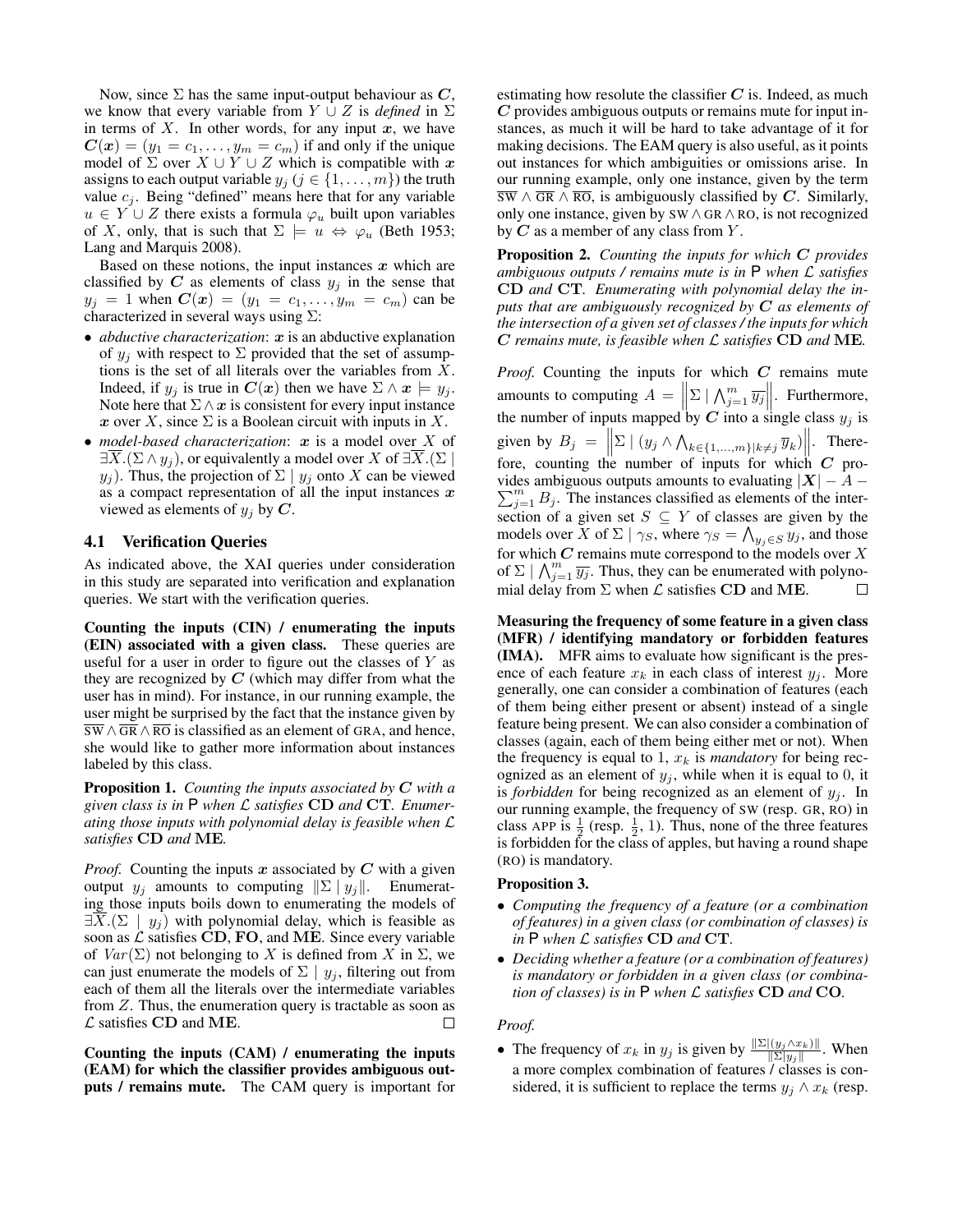$y_i$ ) in this equation by the terms denoting the combination of features and classes (resp. classes) to get the right value. This value can be computed in polynomial time when  $\mathcal L$  satisfies CD and CT.

• Determining whether  $x_k$  is mandatory (resp. forbidden) for  $y_j$  amounts to deciding whether or not  $\Sigma \mid (y_j \wedge \overline{x}_k)$ is inconsistent (resp.  $\Sigma | (y_j \wedge x_k)$  is inconsistent), which can be achieved in polynomial time when  $\mathcal L$  satisfies  $CD$ and CO. When a more complex combination of features / classes is considered, one consistency test per feature must be done, replacing  $y_i$  by the combination of classes under consideration. Since the combination of features is part of the input, the problem can still be solved in polynomial time when  $\mathcal L$  satisfies CD and CO.

 $\Box$ 

Identifying irrelevant features for a given class (IIR). In many scenarios, the user has some beliefs about the features that must be relevant (or not), for some classes. For instance, she might expect that the shape of a fruit is relevant for determining whether it is a banana - this is indeed the case in our running example. Dually, the user could believe that a given class should not depend on some features, which otherwise would reveal a *bias* in the classifier. For instance, she might expect that the class of bananas should not depend on GR - again, this is the case in our running example.

Recall that an input feature  $x_i$  is irrelevant for a class  $y_j$ if the value of  $x_i$  can be switched without changing the fact that the instance is predicted by the classifier as an element of  $y_j$ . Stated otherwise, the membership in  $y_j$  of any instance  $x$  does not depend on the value of its feature  $x_i$ .

Proposition 4. *Determining the features that are considered as useless by* C *for a given class is in* P *whenever* L *satisfies* CD*,* FO*, and* EQ*.*

*Proof.*  $x_i$  is irrelevant for  $y_j$  if and only if  $\exists X.(\Sigma \mid y_j)$  is independent from  $x_i$  (Lang, Liberatore, and Marquis 2003). This amounts to testing whether  $(\exists \overline{X}.(\Sigma \mid y_j)) \mid x_i$  and  $(\exists \overline{X}.(\Sigma \mid y_i)) | \neg x_i$  are equivalent, or not. This can be done in polynomial time when  $\mathcal L$  satisfies CD, FO, and EQ.  $\Box$ 

When considering Boolean features, this proposition coheres with a result reported in (Shih, Choi, and Darwiche 2018a), showing that identifying irrelevant features is tractable when an OBDD representation of  $\exists \overline{X}.(\Sigma \mid y_i)$  is provided.

Identifying monotone/anti-monotone features (IMO). In many applications, it is believed that increasing the value of some feature does not change the membership to some class. Dually, one might also expect that decreasing the value of another feature does not change the membership to that class. For example, if a given fruit with a non-green color is recognized as an apple, then switching its color to green should not change the fact that it is still an apple. By contrast, if a fruit with sweet taste is recognized as a grape, then it is reasonable to expect that it would remain a grape fruit if its taste was sour (i.e., not sweet).

In more formal terms, a classifier C is *monotone* (resp. *anti-monotone*) for a given class  $y_i$ , with respect an input feature  $x_i$ , if for any input instance x such that  $C(x) =$ y with  $y_j = 1$  implies that  $C(x[x_i \leftarrow 1]) = y'$  (resp.  $\boldsymbol{C}(\boldsymbol{x}[\boldsymbol{x}_i \leftarrow 0]) = \boldsymbol{y}')$  with  $y'_j = 1.^3$ 

Proposition 5. *Checking whether the classifier is monotone (or anti-monotone) for a class*  $y_j$  *with respect to an input feature*  $x_i$  *is in*  $P$  *whenever*  $\mathcal L$  *satisfies* CD, FO, and SE.

*Proof.* At the semantics level, conditioning a propositional representation  $\varphi$  by a literal  $\ell$  (resp.  $\neg \ell$ ) consists first in selecting the models  $\omega$  of  $\varphi$  over  $Var(\varphi)$  where  $\ell$  is assigned to 1 (resp. 0), then in forgetting  $\ell$  in the result (which leads to add to this set of models every interpretation that coincides with one of the  $\omega$  but is such that  $\ell$  is assigned to 0 (resp. 1) in it). Using symbols,  $\varphi \mid x \equiv \exists \{x\}.(\varphi \wedge x)$  and  $\varphi \mid$  $\overline{x} \equiv \exists \{x\}.(\varphi \wedge \overline{x})$ . Accordingly, if C is not monotonic (resp. anti-monotonic) for  $y_j$  with respect to  $x_i$ , then there is a model of  $\exists \overline{X}.(\Sigma \mid y_i)$  which is not a model of  $\exists \overline{X}.(\Sigma \mid y_i)$ conditioned by  $x_i$  (resp.  $\overline{x}_i$ ). Thus, checking whether C is monotonic (resp. anti-monotonic) for  $y_j$  w.r.t.  $x_i$  amounts to testing whether  $\exists \overline{X}.(\Sigma \mid y_i) \models (\exists \overline{X}.(\Sigma \mid y_i)) \mid x_i$  (resp.  $\exists \overline{X}.(\Sigma | y_i) \models (\exists \overline{X}.(\Sigma | y_i)) | \overline{x}_i$ . This can be done in polynomial time when  $\mathcal L$  satisfies CD, FO, and SE.  $\Box$ 

In our running example, one can check that the random forest  $R$  is monotonic for the class GRA with respect to the feature SW. We mention in passing that the notion of monotonicity has already been considered in (Shih, Choi, and Darwiche 2018a) for binary classifiers (i.e., when  $m = 1$ ).

Determining how much classes are close to each other (MCJ, MCH). In multi-label classification, the user may have some beliefs about the extent to which the classes of Y are close to each other. For example, it can be expected that the class of apples is at least as close to the class of grape fruits as to the class of bananas. Thus, it is interesting to determine whether or not the closeness of classes (as they are identified by the predictor) is compatible with those beliefs. Such a consideration requires a formal characterization of the notion of "similarity".

A simple, yet poorly informative notion of similarity is ordinal and takes the form of a set of pre-orders  $\leq_{y_j}$  over Y, one for each class  $j \in \{1, \dots, m\}$ . By writing  $y_k \leq y_j y_l$ , we mean that  $y_k$  is at least as close to  $y_j$  as to  $y_l$ . Thus, the user may believe that APP  $\leq_{\text{GRA}}$  BAN. Of course, it is expected that  $y_j \leq y_j$   $y_l$  whatever  $y_l \in Y$ . Clearly enough, every cardinal similarity  $\sigma$  between classes of Y (i.e., a symmetric mapping associating a non-negative number with a couple of classes), induces an ordinal similarity given by  $y_k \leq_{y_j} y_l$  if and only if  $\sigma(y_k, y_j) \geq \sigma(y_l, y_j)$ .

Several cardinal similarities can be defined and evaluated from  $\Sigma$ . A first one is given by the *Jaccard index*  $J(y_k, y_l)$ : it is the number of elements belonging to both classes, divided by the number of elements belonging to at least one of them (i.e., the cardinality of the intersection of the two classes divided by the cardinality of their union).  $J(y_k, y_l)$ indicates the proportion of inputs that are (possibly wrongly)

<sup>&</sup>lt;sup>3</sup>If  $\mathbf{x} = (x_1, \dots, x_n)$ , then  $\mathbf{x}[x_k \leftarrow v]$  is the same vector as x, except that the jth coordinate  $x_k$  of  $x[x_k \leftarrow v]$  has value v.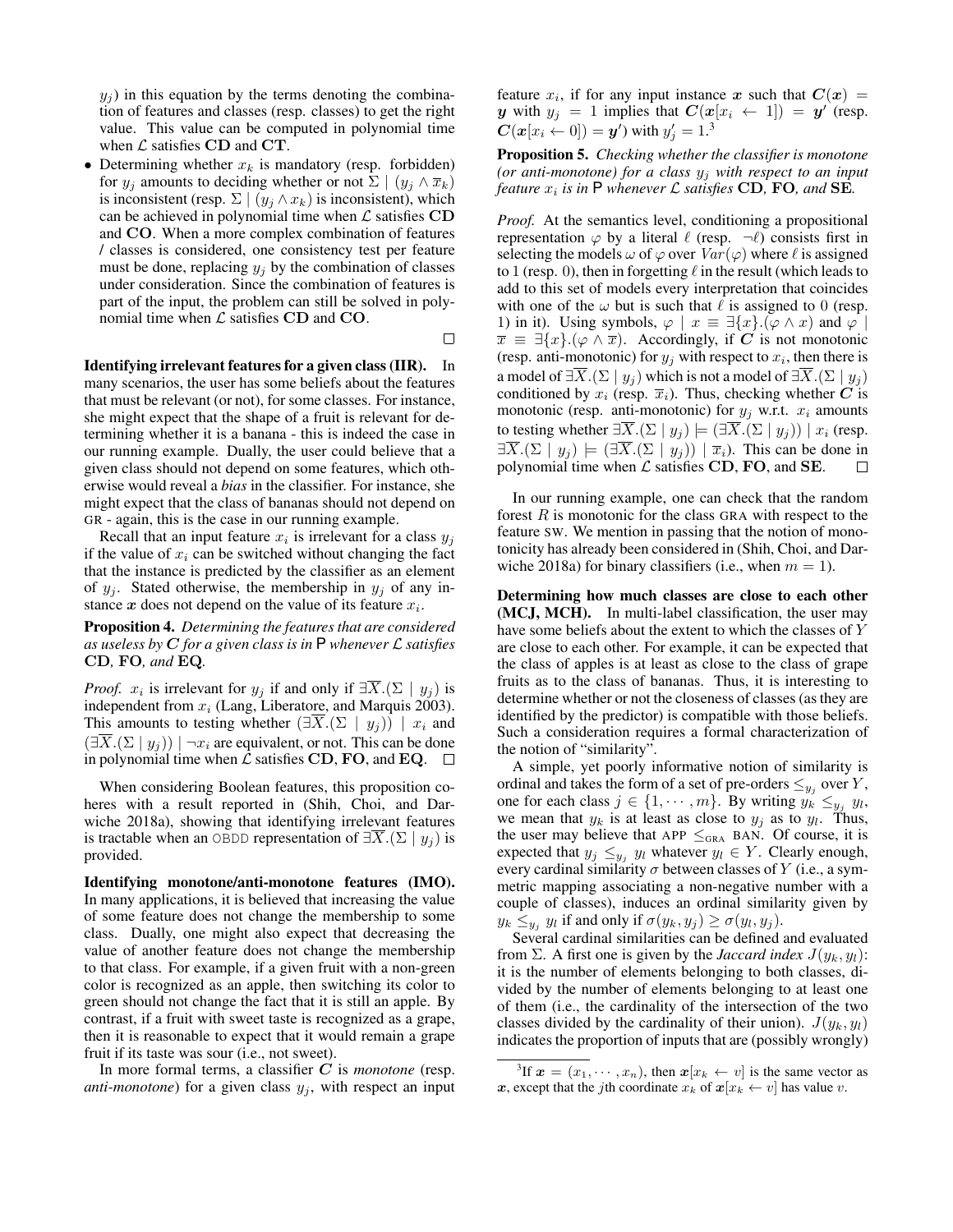recognized as both  $y_k$  and  $y_l$  among those which are recognized as belonging to at least one of the two classes.  $J(y_k, y_l)$  varies between 0 and 1, the higher the more similar  $y_k$  and  $y_l$ . When classes are not given explicitly as the sets of their elements but represented implicitly using a circuit  $\Sigma$ as done in our setting, we get:

$$
J(y_k, y_l) = \frac{\|\Sigma \wedge (y_k \wedge y_l)\|}{\|\Sigma \wedge (y_k \vee y_l)\|}
$$

Clearly, when the classes  $y_k$  and  $y_l$  are pairwise disjoint (as it should be for apples and bananas, ideally) one must have  $J(y_k, y_l) = 0$ . In the running example, we can check from Table 1 that  $J(BAN, GRA) = \frac{1}{5}$  while  $J(APP,GRA) = 0$ . Thus, from the point of view of Jaccard index, bananas are viewed as closer to grape fruits than apples, which can be considered as counter-intuitive by the user and reflect a problem in the predictor.

Sometimes, it makes sense to evaluate the distance between two classes  $y_k$  and  $y_l$  as an aggregation of a more elementary distance between the elements of the two classes. For example, we can take the *Hamming distance* between an element of  $y_k$  and an element of  $y_k$ <sup>4</sup>. In doing so, let  $d_H(\mathbf{x}, \mathbf{x}')$  denote the number of bits that differ between the inputs  $x$  and  $x'$  from  $X$ . This distance can be easily lifted to propositional representations  $\Sigma_1$  and  $\Sigma_2$  over X encoding sets of such inputs:<sup>5</sup>

$$
d_H(\Sigma_1, \Sigma_2) = \min_{\omega_1 \in [\Sigma_1]} \min_{\omega_2 \in [\Sigma_2]} d_H(\omega_1, \omega_2)
$$

and then the cardinal similarity H between classes can be defined as follows:

$$
H(y_k, y_l) = \frac{n - d_H(\exists \overline{X}.(\Sigma \mid y_k), \exists \overline{X}.(\Sigma \mid y_l))}{n}
$$

Thus,  $H(y_k, y_l)$  gives the proportion of (Boolean) features that do not need to be switched to go from an element of  $y_k$ to an element of  $y_l$ . In the running example, we can check from Table 1 that  $H(BAN, GRA) = 1$  (since both classes share an element) while  $H(APP, GRA) = \frac{2}{3}$ . From the point of view of  $H$  similarity, bananas are also viewed as closer to grape fruits than apples.

#### Proposition 6.

- MCJ*: computing*  $J(y_k, y_l)$  *is in* P *when*  $\mathcal L$  *satisfies* CD *and* CT*.*
- MCH: computing  $H(y_k, y_l)$  is in  $P$  when  $\mathcal L$  satisfies CD, ∧BC*,* ∧DC*,* OPT*, and* ME*.*

#### *Proof.*

• As to  $J(y_k, y_l)$ , it is enough to observe that  $J(y_k, y_l)$  is also equal to

$$
\frac{\|\Sigma|(y_k \wedge y_l)\|}{\|\Sigma|(y_k \wedge y_l)\| + \|\Sigma|(y_k \wedge \overline{y_l})\| + \|\Sigma|(\overline{y}_k \wedge y_l)\|}.
$$

<sup>4</sup>Note that the Hamming distance between two assignments of a feature  $x_i$  over a finite, yet non-Boolean domain, can be computed as the weighted Hamming distance between the corresponding assignments of the Boolean variables  $x_i^j$  obtained using the direct encoding (just consider a weight of  $\frac{1}{2}$  for each  $x_i^j$ ).

<sup>5</sup>We define  $d_H(\Sigma_1, \Sigma_2) = +\infty$  whenever  $\Sigma_1$  is inconsistent or  $\Sigma_2$  is inconsistent.

• The computation of  $H(y_k, y_l)$  is a bit more subtle. Consider a representation  $\sum$  in  $\mathcal L$  and a "clone"  $\Sigma'$  of it obtained by renaming (in a uniform way) every variable  $v$ occurring in  $\Sigma$  into  $v'$ . Then condition  $\Sigma$  by  $y_k$  and  $\Sigma'$  by  $y'_l$ , and compute a representation  $\alpha$  in  $\mathcal L$  of the conjunction of the resulting representations. This can be done in time polynomial in the size of  $\Sigma$  when  $\mathcal L$  satisfies CD and ∧BC. The next step consists in computing a representation in  $\mathcal L$  of each formula  $z_i \oplus (x_i \leftrightarrow x'_i)$  where  $i \in \{1, \dots, n\}$  and  $z_i$  is a fresh variable of PS. This can be done in constant time since every such formula has a fixed size and involves only 3 variables. Then since  $\mathcal L$  satisfies  $\wedge$ **DC**, a representation  $\beta$  in  $\mathcal L$  of  $\bigwedge_{i=1}^n (z_i \oplus (x_i \Leftrightarrow$  $x'_{i}$ )) can be computed in polynomial time. Finally, a representation  $\gamma$  in  $\mathcal L$  of  $\alpha \wedge \beta$  can be computed in polynomial time when  $\mathcal L$  satisfies ∧BC. Consider now a linear function f over  $Var(\alpha \wedge \beta)$  associating with every variable in it the weight 0, except the variables  $z_1, \dots, z_n$ that have weight 1. Since  $\mathcal L$  satisfies OPT, a representation  $\delta$  in  $\mathcal L$  having for models those of  $\gamma$  minimizing the value of  $f$  can be computed in polynomial time from  $\gamma$  and f. By construction, every such model contains a minimum number of variables  $z_i$  set to 1, and this number is equal to  $d_H(\exists \overline{X}.(\Sigma \mid y_k), \exists \overline{X}.(\Sigma \mid y_l))$  (note the the projection onto the variables of  $X$  is done implicitly by the optimization transformation when the variables out of  $X$  are given a null weight in the linear function). Because  $\mathcal L$  satisfies ME, a model  $\omega$  of  $\delta$  can be generated in polynomial time. Once computed, it is enough to count the number of variables  $z_i$  set to 1 in it to get  $d_H(\exists \overline{X}.(\Sigma \mid y_k), \exists \overline{X}.(\Sigma \mid y_l)),$  from which  $H(y_k, y_l)$ can be easily derived.

 $\Box$ 

Computing how far a class is from a given prototype (MCP). In many cases, the user has in mind a prototypical element of the class. For instance, she may believe that an apple has a round shape, is not green, and has a sweet taste, which yields to the prototype SW  $\land$  GR  $\land$  RO. Based on this background information, it is interesting to determine how much each class (as it is recognized by  $C$ ) complies with this prototype, which can be evaluated by computing the Hamming distance between every element of the class and the prototype, and considering the maximal distance. In our running example, the instance  $SW \wedge \overline{GR} \wedge RO$  classified as an apple by R coincides with the prototype, while the other instance  $\overline{sw} \wedge \overline{GR} \wedge \overline{RO}$  classified as an apple by R is at a distance of 2 from the prototype SW  $\land$  GR  $\land$  RO. Thus the distance of the class of apples (as they are recognized by  $R$ ) to the corresponding prototype is 2. A large value of this distance can be considered as unacceptable, as it may reflect a bias in the data used to train C.

Proposition 7. *Computing how far a given class* y<sup>j</sup> *is from a given prototype* x *is in* P *when* L *satisfies* CD*,* OPT*, and* ME*.*

*Proof.* The approach for computing this value is as follows. One first generates a representation  $\alpha$  in  $\mathcal L$  of  $\Sigma \mid y_j$ , which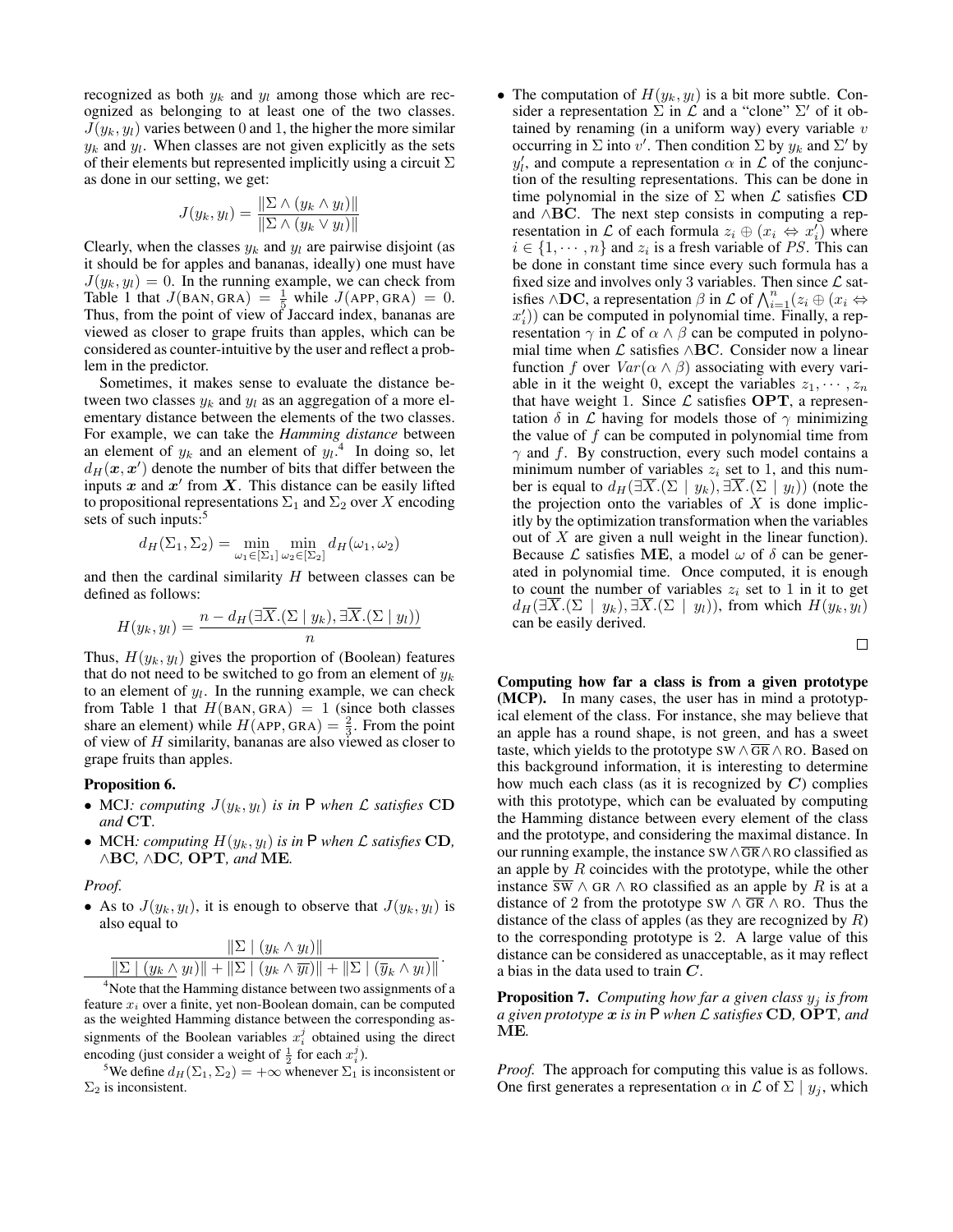is feasible in polynomial time when  $\mathcal L$  satisfies CD. Assuming that  $x = (x_1 = v_1, \dots, x_n = v_n)$ , one then considers a linear function  $f_x$  that associates a null weight with every variable from  $Y \cup Z$ , and with every  $x_i$   $(i \in \{1, \dots, n\})$ , a weight equal to  $-1$  if  $v_i = 1$  and a weight equal to 1 when  $v_i = 0$ . Accordingly, for every truth assignment  $\omega$  over  $X \cup Y \cup Z$ , we have that  $f_{\boldsymbol{x}}(\omega) + \sum_{i=1}^n v_i$  is equal to the Hamming distance between the projection of  $\omega$  onto X and x. Since  $\sum_{i=1}^{n} v_i$  does not depend on  $\omega$ , the projections onto X of the interpretations  $\omega$  maximizing the value of  $f_x$  are those maximizing the Hamming distance to  $x$ . Obviously enough, they are also (precisely) the projections onto  $X$  of the interpretations  $\omega$  minimizing the value of  $-f_x$ , which is a linear function as well. When  $\mathcal L$  satisfies OPT, a representation  $\beta$  from  $\mathcal L$  of the models of  $\alpha$  minimizing the value of  $-f_x$  can be computed in polynomial time. Finally, when  $\mathcal L$  satisfies ME, a model  $\omega'$  of  $\beta$  can be generated in polynomial time; the Hamming distance between the projection of  $\omega'$  onto X and x is the maximal distance between an element of the class  $y_j$  and  $x$ , i.e., the value we look for.  $\Box$ 

#### 4.2 Explanation Queries

We now turn to explanation queries, which are related to a specific input x and the way it has been classified by  $C$ . Often, the reason why  $x$  has been classified as an element of a class  $y_i$  does not depend on all features over X but only on some of them. This leads to the two following notions of *minimum-cardinality explanations* and of *prime implicant explanations* introduced in (Shih, Choi, and Darwiche 2018b). When the prediction achieved by  $C$  is somewhat unexpected, the user may also ask for *counterfactual explanations*. Whatever the type of explanation that is looked for (minimum-cardinality, prime implicant, counterfactual), an input instance can have exponentially many explanations.

Enumerating minimum-cardinality explanations (EMC). Given an input x such that  $C(x) = y$  with  $y_j = 1$ , a minimum-cardinality explanation of x classified as an  $y_j$  is an input instance  $x^j$  such that  $C(x^j) = y^j$  with  $y'_j = 1$  (i.e.,  $x'^i$  is classified as an  $y_j$  as well),  $x'$  coheres with x on the ones in the sense that for any  $k \in \{1, \ldots, n\}$ , if  $x'_k = 1$  then  $x_k = 1$ , and  $x'$  has a minimal number of coordinates set to 1. Roughly speaking, the features that are set to 1 in  $x'$  are enough to explain why x has been classified by  $C$  as an element of  $y_j$ . In our running example, a minimum-cardinality explanation of input SW  $\land$  GR  $\land$   $\overline{RO}$ (classified as an element of BAN by R) is  $\overline{RO}$ .

Proposition 8. *The minimum-cardinality explanations of* x *can be enumerated with polynomial delay from* Σ *given* y<sup>j</sup> *as soon as* L *satisfies* CD*,* OPT*, and* ME*.*

*Proof.* First, one computes in polynomial time a representation  $\alpha$  in  $\mathcal L$  of  $\Sigma \mid y_i$ . Then one considers the linear function f associating with every variable in  $Y \cup Z$  the weight 0, except the variables of X that have weight 1. Since  $\mathcal L$  satisfies **OPT**, a representation  $\beta$  in  $\mathcal L$  having for models those of  $\alpha$ minimizing the value of  $f$  can be computed in polynomial time from  $\beta$  and  $f$ . By construction, the projection of every such model onto  $X$  is a minimum-cardinality explanation of x. Furthermore, since every variable from  $Y \cup Z$  is defined from X in  $\Sigma$ , two distinct models of  $\beta$  over  $Var(\beta)$  necessarily have two distinct projections onto  $X$ . Thus, enumerating the models of  $\beta$  and projecting each of them onto X as soon as it is generated leads to enumerating the minimumcardinality explanations of x. The fact that  $\mathcal L$  satisfies ME is therefore enough to conclude the proof. П

The above proposition extends a result from (Shih, Choi, and Darwiche 2018b), where it was shown that the enumeration of minimum-cardinality explanations is feasible with a polynomial delay when  $\mathcal{L} =$  OBDD. Indeed, OBDD satisfies CD, OPT, and ME, but many other languages in the DNNF family (including DNNF itself) are strictly more succinct than OBDD and also satisfy those properties.

Note that mandatory features are relevant to minimumcardinality explanations in the sense that every minimumcardinality explanation of  $x$  necessarily contains every feature that is mandatory for being recognized as an element of  $y_i$  by C. Similarly, no irrelevant feature for  $y_i$  participates in any minimum-cardinality explanation.

Deriving a prime implicant explanation (DPI). Given an input x such that  $C(x) = y$  with  $y_i = 1$ , a prime implicant explanation is a subset-minimal partial assignment  $x'$  which is coherent with x (i.e., x and x' give the same values to the variables that are assigned in  $x'$ ) and which satisfies the property that for every extension  $x''$  of  $x'$  over X, we have  $\mathbf{C}(\mathbf{x}^{\prime\prime}) = \mathbf{y}^{\prime\prime}$  with  $y_j^{\prime\prime} = 1$ . The features assigned in  $x'$  (and the way they are assigned) can be viewed as explaining why  $x$  has been classified as an element of  $y_i$ . Thus, in the running example, a prime implicant explanation of input  $\overline{sw} \wedge \overline{GR} \wedge \overline{RO}$  (classified as an element of GRA by R) is  $\overline{sw} \wedge \overline{GR}$ . The fact that RO holds or not does not matter.

Proposition 9. *Deriving a prime implicant explanation of* x *from*  $\Sigma$  *given*  $y_j$  *is in* **P** *when*  $\mathcal L$  *satisfies* **CD**, **FO**, and **IM**.

*Proof.* The computation of a prime implicant explanation of x is a follows. First, compute a representation  $\alpha$  in  $\mathcal L$ of  $\exists \overline{X}.(\Sigma \mid y_i)$ . This is feasible in polynomial time since  $\mathcal L$  is supposed to satisfy CD and FO. Then, the problem amounts to computing a prime implicant of  $\alpha$ . This can be done in polynomial time using a greedy algorithm when  $\mathcal L$ satisfies IM: start with  $x$ , which is a model (hence an implicant) of  $\alpha$ , and for every literal of x, test in polynomial time whether  $x$  deprived from this literal is still an implicant of the formula (this is feasible in polynomial time when  $\mathcal L$ satisfies IM); if the resulting term still is an implicant of  $\alpha$ , then remove the literal, otherwise keep it and resume. П

Prime implicant explanations are also referred to as *sufficient reasons* for a decision in (Darwiche and Hirth 2020). Interestingly, the explanations of classifications as produced by Anchor (Ribeiro, Singh, and Guestrin 2018) can be viewed as approximations of prime implicant explanations (Narodytska et al. 2019). Note that every prime implicant explanation of  $x$  contains every feature that is mandatory for being recognized as an element of  $y_i$  by C. Furthermore, no prime implicant explanation of  $x$  contains a feature that is forbidden or irrelevant for being recognized as an element of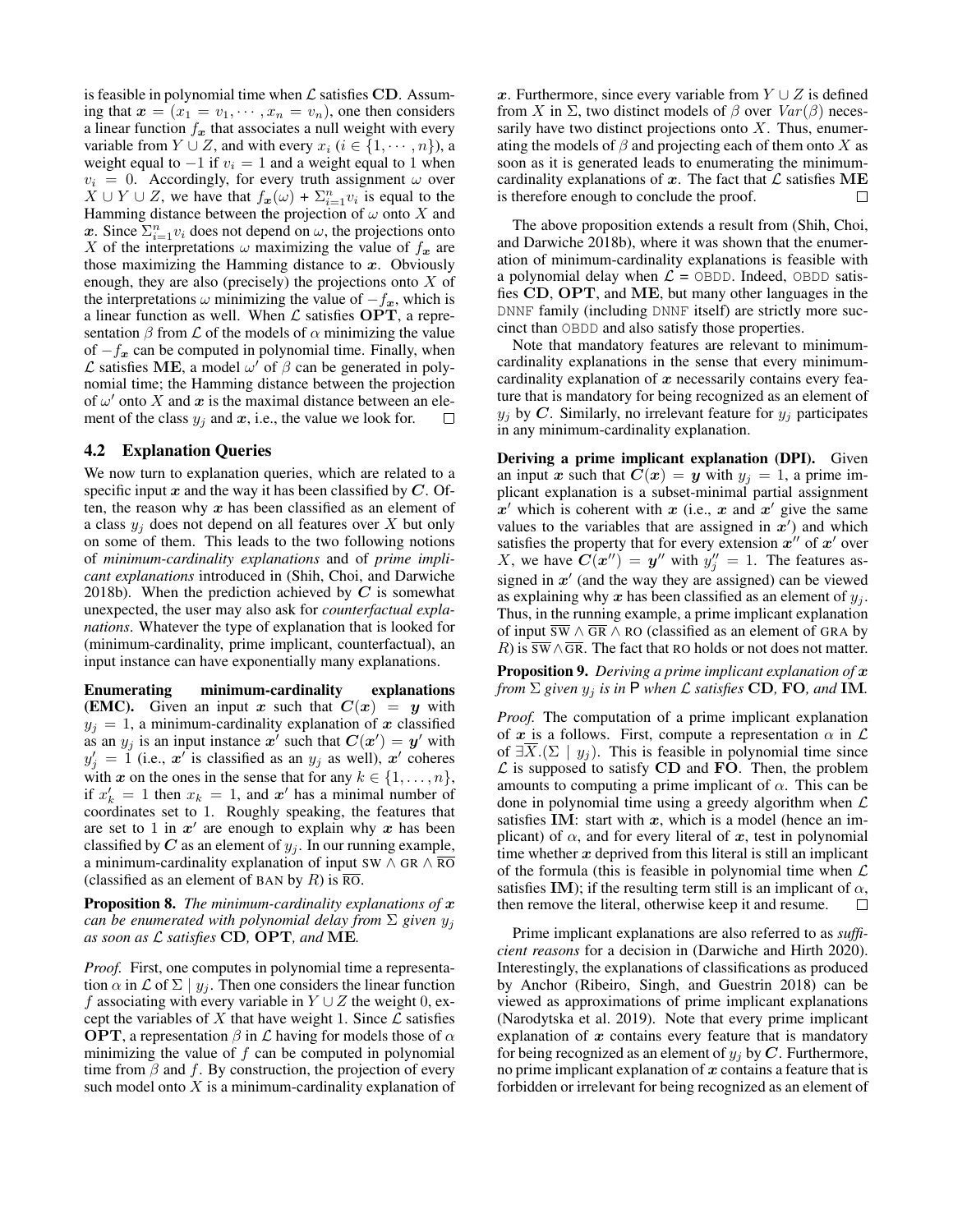$y_i$  by C (if  $\exists \overline{X}.(\Sigma \mid y_i)$  is independent from  $x_k, x_k$  does not occur in any prime implicant of  $\exists \overline{X}.(\Sigma \mid y_i)$ ). Finally, it can be noted that discrete, yet non-Boolean features raise some representation issues when dealing with prime implicant explanations (it turns out that the prime implicants over the Boolean features obtained using the direct encoding do not capture the intended explanations, see (Choi et al. 2020)).

From a computational point of view, the enumeration of prime implicant explanations looks as a much more demanding issue than the enumeration of minimum-cardinality explanations. Though algorithms for computing the set of prime implicant explanations exist (see (Shih, Choi, and Darwiche 2018b; Darwiche and Hirth 2020)), the question of the existence of an algorithm *with polynomial delay* for enumerating the elements of this set from a representation  $\Sigma \in \mathcal{L}$  is open for many  $\mathcal{L}$  (e.g.,  $\mathcal{L} =$  OBDD) as far as we know. Especially, though the enumeration of the models of  $\Sigma$  with a polynomial delay is possible as soon as  $\mathcal L$  satisfies CD and CO (Darwiche and Marquis 2002), those conditions on  $\mathcal L$  do not appear as sufficient for ensuring the existence of an enumeration algorithm with polynomial delay for the prime implicants of  $\Sigma$ . Indeed, it is known that unless  $P = NP$  there is no input-output polynomial time algorithm for generating the prime implicants of a monotone formula (Goldsmith, Hagen, and Mundhenk 2005), and the language of monotone formulae satisfies CD and CO.

Enumerating counterfactual explanations (ECO). Occasionally, the user may be surprised by the way  $C$  has classified a given instance  $x_1$ . She was expecting the input instance to be recognized as an apple  $(y_k)$ , but it has been classified as a grape fruit  $(y_i)$ . In such a case, the user is likely to ask for a *counterfactual explanation:* one is interested in identifying an instance  $x_2$  which is classified as an apple (and not as a grape fruit), and is as close as possible to  $x_1$ in terms of the number of common values of the features in the two inputs (alias the Hamming distance  $d_H(\mathbf{x}_1, \mathbf{x}_2)$ ). Indeed, the set of features that differ in  $x_1$  and  $x_2$  can be viewed as an explanation of why  $x_1$  has not been classified as  $y_k$ . In the running example, an input classified as an element of APP and that is as close as possible to  $x_1 =$  $\overline{SW} \wedge \overline{GR} \wedge \overline{RO}$  w.r.t.  $d_H$  is  $\overline{SW} \wedge GR \wedge RO$  (it is at Hamming distance 2 of  $\overline{sw} \wedge \overline{GR} \wedge \overline{RO}$ . Another counterfactual explanation for  $x_1$  is SW  $\land$  GR  $\land$  RO.

Proposition 10. *The counterfactual explanations of* x *can be enumerated with polynomial delay from*  $\Sigma$  *given*  $y_i$  *and* y<sup>k</sup> *as soon as* L *satisfies* CD*,* OPT*, and* ME*.*

*Proof.* One first generates a representation  $\alpha$  in  $\mathcal L$  of  $\Sigma$  $(y_k \wedge \overline{y_i})$ , which is feasible in polynomial time when  $\mathcal L$  satisfies CD. Then one considers the same function  $f_x$  as in the proof of Proposition 7. For every truth assignment  $\omega$  over  $X \cup Y \cup Z$ , the value  $f_{\boldsymbol{x}}(\omega) + \sum_{i=1}^n v_i$  is equal to the Hamming distance between the projection of  $\omega$  onto X and x. Since  $\sum_{i=1}^{n} v_i$  does not depend on  $\omega$ , the projections onto X of the interpretations  $\omega$  minimizing the value of  $f_x$  are those minimizing the Hamming distance to  $x$ . When  $\mathcal L$  satisfies **OPT**, a representation  $\beta$  from  $\mathcal L$  of the models of  $\alpha$  minimizing the value of  $f_x$  can be computed in polynomial time. In addition, when  $\mathcal L$  satisfies ME, starting from  $\beta$ , those models can be enumerated with a polynomial delay. Since every variable from  $Y \cup Z$  is defined from X in  $\Sigma$ , two distinct models of  $\beta$  over  $Var(\beta)$  necessarily have two distinct projections onto  $X$ . Hence the counterfactual explanations of  $x$  can be enumerated with a polynomial delay.  $\Box$ 

As a direct consequence of Proposition 10, when  $\mathcal L$  satisfies CD, OPT, and ME, one can easily compute the *robustness* (Shih, Choi, and Darwiche 2018a) of the classification of x as an  $y_j$  defined as  $min_{k=1,...,m|k\neq j}d_H(\mathbf{x}, \Sigma)$  $(y_k \wedge \overline{y_i})$ , i.e., the Hamming distance between x and a closest instance that has been recognized by  $C$  as belonging to a class distinct from  $y_j$ . In essence, this amounts to computing in sequence a counterfactual explanation of  $x$  for every  $y_k$  distinct from  $y_j$ , and for each of them to compute its Hamming distance to  $x$  while memorizing the minimum distance. The computation of this robustness can clearly be done in polynomial time, extending to the Boolean case a result from (Shih, Choi, and Darwiche 2018a) in which it is shown that this is indeed the case for  $\mathcal{L} =$  OBDD (which satisfies CD, OPT, and ME).

#### 5 Discussion

The XAI queries considered in the paper correspond to computation problems of various types: decision problems (IMA, IIR, IMO), counting problems (CIN, CAM), function problems (DPI, MFR, MCJ, MCH, MCP), enumeration problems (EMC, ECO, EIN, EA). Whatever its type, each of those queries is NP-hard in the broad sense (Garey and Johnson 1979) when no restrictions are imposed on the circuit  $\Sigma$  (i.e., when one just assumes that  $\Sigma$  is a circuit with inputs in  $X$ , outputs in  $Y$ , and intermediate variables in  $Z$ ). More precisely, we can prove that for any of the queries associated with decision, counting, or function problems, if a polynomial-time algorithm for solving the query existed, then we would have  $\overline{P}$  = NP. In addition, we can also prove that for any of the queries associated with an enumeration problem, if an algorithm for enumerating solutions with polynomial delay existed, then we would have  $P = NP$ . Thus, making additional assumptions on  $\Sigma$  looks as mandatory to make tractable any of the 14 XAI queries listed in Table 2. This is the path followed in the paper. Indeed, the results reported in the previous propositions identify conditions under which the XAI queries are tractable, those conditions taking the form of queries and transformations offered by the language  $\mathcal L$  used to represent  $\Sigma$ .

To make such results significant from the practical side, two conditions must be fulfilled. On the one hand, some encoding schemas associating a circuit with a given classifier must be available. This is already the case for several families of classifiers, including Bayes classifiers (Chan and Darwiche 2003; Shih, Choi, and Darwiche 2019), binary neural networks (Narodytska et al. 2018; Shih, Darwiche, and Choi 2019; Shi et al. 2020), and random forests (as shown in the paper). On the other hand, languages  $\mathcal L$  satisfying the queries and transformations supporting the XAI queries under consideration must exist and translators (alias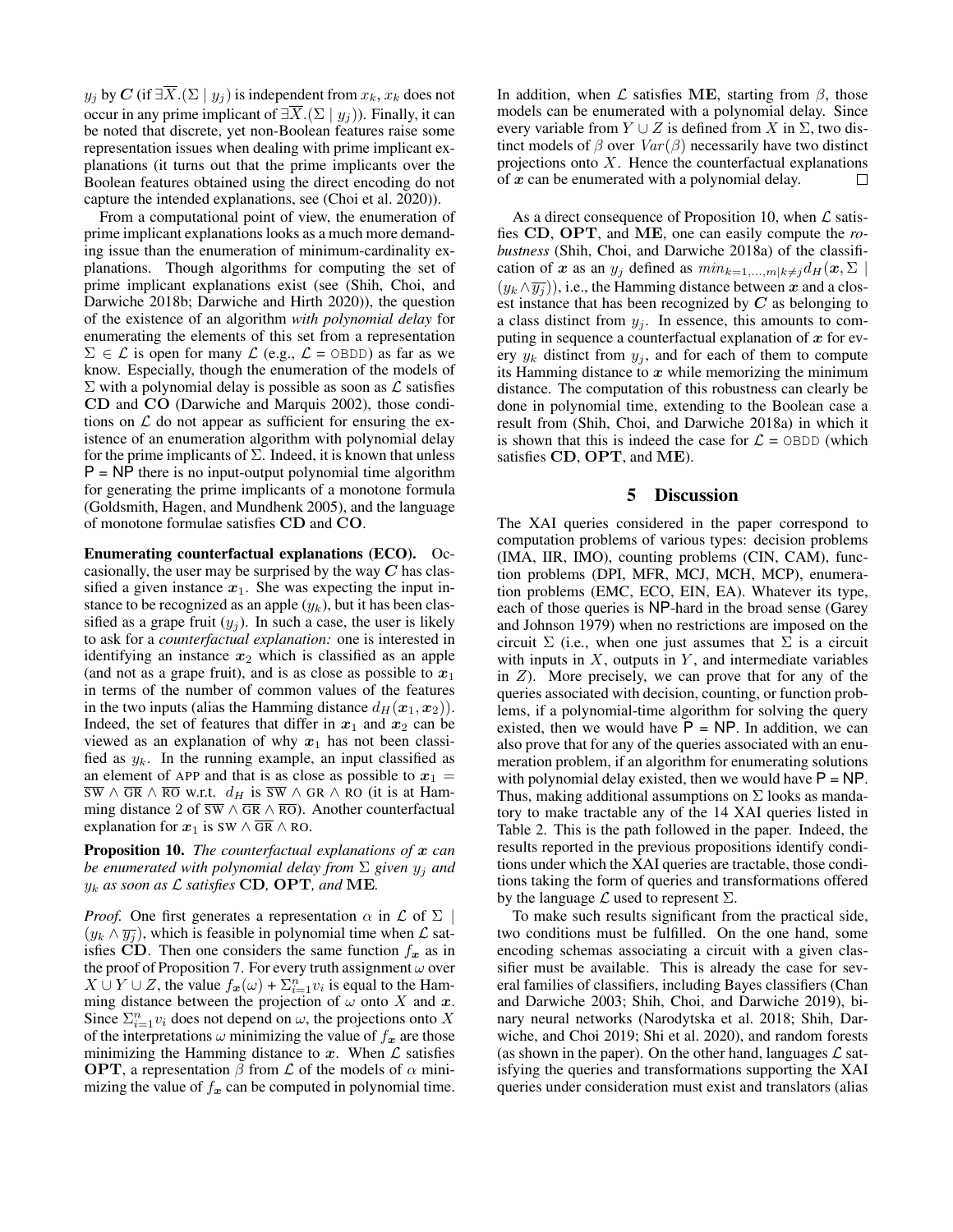compilers) for generating representations in  $\mathcal L$  of  $\Sigma$  must be implemented. Hopefully, this is also the case.

In this respect, the family of DNNF languages (Darwiche 2001; Huang and Darwiche 2007; Pipatsrisawat and Darwiche 2008; Oztok and Darwiche 2014) appears as particularly interesting. A DNNF representation  $\Sigma$  is a Boolean circuit with a single root, internal nodes labelled by connectives in  $\{\wedge, \vee\}$ , leaves labeled by literals over PS or Boolean constants, and satisfying the following decomposability condition: the DNNF representations rooted at any  $\wedge$ -node in  $\Sigma$ do not share any variable. A d-DNNF representation is a DNNF representation  $\Sigma$  that satisfies the following determinism condition: the d-DNNF representations rooted at any ∨-node in Σ are pairwise inconsistent.

A Decision-DNNF representation  $\Sigma$  is a Boolean circuit with a single root, leaves are labeled by literals over PS or Boolean constants, and internal nodes are decomposable ∧ nodes or decision nodes of the form  $ite(x, n_1, n_2)$ , where ite stands for "*if ... then ... else ..."*. In a decision node  $ite(x, n_1, n_2), x$  is any propositional variable of PS (the decision variable), and the Decision-DNNF representations  $\Sigma_1$ and  $\Sigma_2$  rooted (respectively) at  $n_1$  and  $n_2$  do not contain any occurrence of x. ite can be considered as a ternary connective so that every node of the form  $ite(x, n_1, n_2)$  can be viewed as a short for  $(\bar{x} \wedge \Sigma_1) \vee (x \wedge \Sigma_2)$ . Since in the latter statement, the ∧-nodes are decomposable nodes, and the ∨-node is a deterministic one, every Decision-DNNF circuit can be considered as a d-DNNF circuit. Formally, there exists a linear-time equivalence-preserving translation from Decision-DNNF to d-DNNF. Structural restrictions on DNNF circuits based on a concept of vtree can also be imposed, leading to languages of structured DNNF representations that offer additional queries and transformations.

Thanks to the decomposability/determinism/structure conditions, languages of the DNNF family offer many queries and transformations of interest.<sup>6</sup> Thus, DNNF satisfies CD, CO, FO, OPT, ∧DC, and d-DNNF offers all the queries and transformations listed in the paper, except SE, EQ, FO, ∧BC (Darwiche and Marquis 2002; Darwiche and Marquis 2004). Structured d-DNNF circuits (given a fixed vtree) offers in addition SE, EQ, and  $\wedge$ BC. Accordingly, under the restriction when  $\Sigma$  is given as a DNNF circuit (resp. a d-DNNF circuit), the XAI queries EMC, ECO, EIN, IMA, and MCP (resp. CIN, MFR, and MCJ) are tractable. MCH is tractable when  $\Sigma$  is given as a structured d-DNNF circuit. Finally, though Decision-DNNF does not offer FO in the general case, wherever the forgetting transformation is used for solving the XAI queries considered above, it concerns variables that are *defined* from unforgotten ones (those of  $X$ ). In such a case, applying the forgetting algorithm that consists in replacing every decision node labelled by a variable from X by a  $\vee$ -node (while keeping the same two children) turns the Decision-DNNF cir-

| XAI query  | Conditions on $\mathcal L$ making the query tractable |  |
|------------|-------------------------------------------------------|--|
| EMC.       | CD, OPT, ME                                           |  |
| DPI.       | CD, FO, IM                                            |  |
| ECO        | CD, OPT, ME                                           |  |
| <b>CIN</b> | CD, CT                                                |  |
| EIN        | CD, ME                                                |  |
| <b>CAM</b> | CD, CT                                                |  |
| EAM        | CD. ME                                                |  |
| <b>MFR</b> | CD, CT                                                |  |
| <b>IMA</b> | CD. CO                                                |  |
| IIR.       | CD, FO, EQ                                            |  |
| <b>IMO</b> | CD, FO, SE                                            |  |
| MCI        | CD. CT                                                |  |
| <b>MCH</b> | $CD, \triangle BC, \triangle DC, OPT, ME$             |  |
| <b>MCP</b> | CD. OPT. ME                                           |  |
|            |                                                       |  |

Table 2: XAI queries and conditions on  $\mathcal L$  that are sufficient to make them tractable.

cuit at hand into a d-DNNF circuit (see (Lagniez, Lonca, and Marquis 2020) for details). As a consequence, DPI is tractable when  $\Sigma$  is given as a Decision-DNNF circuit, and IIR and IMO are tractable when  $\Sigma$  is given as a structured Decision-DNNF circuit.

#### 6 Conclusion

In this paper, we have presented a number of XAI queries, which are useful for explaining classifications achieved by a predictor  $C$  (the queries are EMC, DPI, ECO) or for assessing the robustness of  $C$  (the queries are CIN, EIN, CAM, EAM, MFR, IMA, IIR, IMO, MCJ, MCH, MCP). All those queries are delegated to a Boolean circuit  $\Sigma$  exhibiting the same input-output behaviour as  $C$ .

We have shown how these XAI queries can be addressed by combining operations on Boolean circuits. Especially, taking advantage of previous results reported in the knowledge compilation literature, we have identified some conditions on the language  $\mathcal L$  used for representing  $\Sigma$  that prove enough for ensuring the tractability of the XAI queries. Table 2 summarizes the XAI queries considered in the paper and associates with each of them some conditions on  $\mathcal L$  that are sufficient to make it tractable. Several subsets  $\mathcal L$  of DNNF appear as valuable, ensuring that many XAI queries from the table are tractable whenever  $\Sigma$  is represented in  $\mathcal{L}$ .

This work calls for many perspectives. Designing encoding schemas suited to other types of classifiers (e.g., other ensemble methods) is one of them. From the theory side, deriving bounds on the size of the compiled representations in various target languages of the corresponding encodings is an interesting issue we would like to address. From a more practical point of view, we plan to make experiments to determine the scalability of the compilation-based approach to XAI for several encoding schemas (associated with classifiers of various types) and for several target languages for knowledge compilation.

 ${}^{6}$ In addition, DNNF languages are quite succinct – actually, more than other candidates like OBDD or FBDD (Darwiche and Marquis 2002; Bova et al.  $2016$ ) –, and there exist compilers targeting those languages when  $\Sigma$  is given at start as a CNF formula (Darwiche 2001; Darwiche 2004; Pipatsrisawat and Darwiche 2010; Muise et al. 2012; Lagniez and Marquis 2017).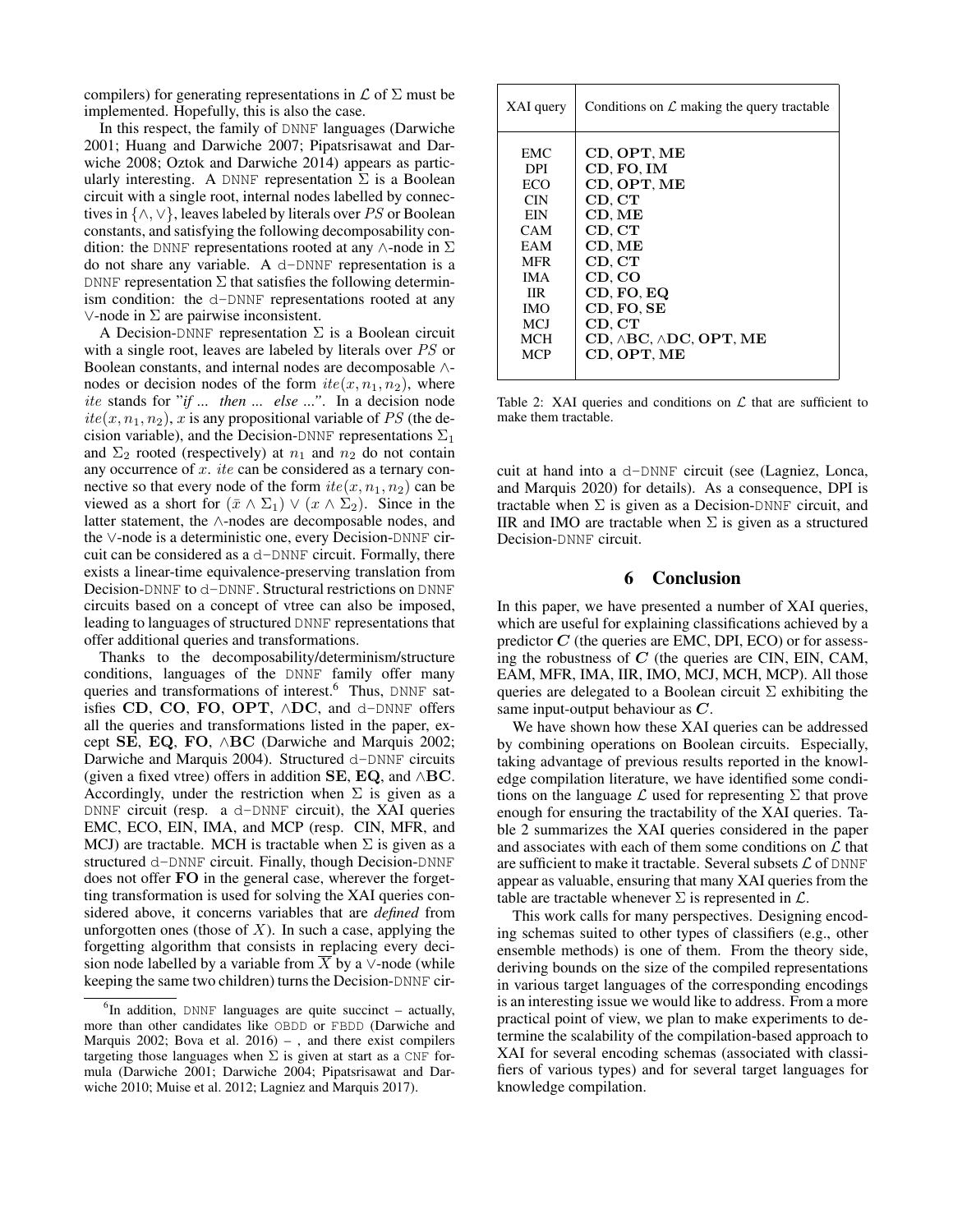### Acknowledgements

Many thanks to the anonymous reviewers for their comments and suggestions. This work has benefited from the support of the AI Chair EXPEKCTATION of the French National Research Agency (ANR).

#### References

Beth, E. 1953. On Padoa's method in the theory of definition. *Indagationes mathematicae* 15:330–339.

Bova, S.; Capelli, F.; Mengel, S.; and Slivovsky, F. 2016. Knowledge compilation meets communication complexity. In *Proc. of IJCAI'16*, 1008–1014.

Breiman, L.; Friedman, J. H.; Olshen, R. A.; and Stone, C. J. 1984. *Classification and Regression Trees*. Wadsworth.

Breiman, L. 1996. Bagging predictors. *Machine Learning* 24(2):123–140.

Breiman, L. 2001. Random forests. *Machine Learning*  $45(1):5-32.$ 

Bryant, R. E. 1986. Graph-based algorithms for Boolean function manipulation. *IEEE Transactions on Computers* C-35(8):677–692.

Bunel, R.; Turkaslan, I.; Torr, P. H. S.; Kohli, P.; and Mudigonda, P. K. 2018. A unified view of piecewise linear neural network verification. In *Proc. of NeurIPS'18*, 4795– 4804.

Chan, H., and Darwiche, A. 2003. Reasoning about bayesian network classifiers. In *Proc. of UAI'03*, 107–115.

Choi, A.; Shih, A.; Goyanka, A.; and Darwiche, A. 2020. On symbolically encoding the behavior of random forests. In *Proc. of FoMLAS'20, 3rd Workshop on Formal Methods for ML-Enabled Autonomous Systems, Workshop at CAV'20*. To appear.

Darwiche, A., and Hirth, A. 2020. On the reasons behind decisions. In *Proc. of ECAI'20*. To appear.

Darwiche, A., and Marquis, P. 2002. A knowledge compilation map. *Journal of Artificial Intelligence Research* 17:229–264.

Darwiche, A., and Marquis, P. 2004. Compiling propositional weighted bases. *Artificial Intelligence* 157(1-2):81– 113.

Darwiche, A. 2001. Decomposable negation normal form. *Journal of the Association for Computing Machinery* 48(4):608–647.

Darwiche, A. 2004. New advances in compiling CNF into decomposable negation normal form. In *Proc. of ECAI'04*, 328–332.

Darwiche, A. 2011. SDD: A new canonical representation of propositional knowledge bases. In *Proc. of IJCAI'11*, 819–826.

de Kleer, J. 1989. A comparison of ATMS and CSP techniques. In *Proc. of IJCAI'89*, 290–296.

Fargier, H., and Marquis, P. 2014. Disjunctive closures for knowledge compilation. *Artificial Intelligence* 216:129– 162.

Fargier, H.; Marquis, P.; and Niveau, A. 2013. Towards a knowledge compilation map for heterogeneous representation languages. In *Proc. of IJCAI'13*, 877–883.

Garey, M., and Johnson, D. 1979. *Computers and intractability: a guide to the theory of NP-completeness*. Freeman.

Gergov, J., and Meinel, C. 1994. Efficient analysis and manipulation of OBDDs can be extended to FBDDs. *IEEE Transactions on Computers* 43(10):1197–1209.

Goldsmith, J.; Hagen, M.; and Mundhenk, M. 2005. Complexity of DNF and isomorphism of monotone formulas. In *Proc. of MFCS'05*, 410–421.

Guidotti, R.; Monreale, A.; Ruggieri, S.; Turini, F.; Giannotti, F.; and Pedreschi, D. 2019. A survey of methods for explaining black box models. *ACM Computing Surveys* 51(5):93:1–93:42.

Ho, T. K. 1998. The random subspace method for constructing decision forests. *IEEE Transactions on Pattern Analysis and Machine Intelligence* 20(8):832–844.

Huang, J., and Darwiche, A. 2007. The language of search. *Journal of Artificial Intelligence Research (JAIR)* 29:191– 219.

Ignatiev, A.; Narodytska, N.; and Marques-Silva, J. 2019. Abduction-based explanations for machine learning models. In *Proc. of AAAI'19*, 1511–1519.

Katz, G.; Huang, D. A.; Ibeling, D.; Julian, K.; Lazarus, C.; Lim, R.; Shah, P.; Thakoor, S.; Wu, H.; Zeljic, A.; Dill, D. L.; Kochenderfer, M. J.; and Barrett, C. W. 2019. The marabou framework for verification and analysis of deep neural networks. In *Proc. of CAV'19*, 443–452.

Koriche, F.; Berre, D. L.; Lonca, E.; and Marquis, P. 2016. Fixed-parameter tractable optimization under DNNF constraints. In *Proc. of ECAI'16*, 1194–1202.

Lagniez, J.-M., and Marquis, P. 2017. An Improved Decision-DNNF Compiler. In *Proc. of IJCAI'17*, 667–673.

Lagniez, J.; Lonca, E.; and Marquis, P. 2020. Definability for model counting. *Artificial Intelligence* 281:103229.

Lang, J., and Marquis, P. 2008. On propositional definability. *Artificial Intelligence* 172(8-9):991–1017.

Lang, J.; Liberatore, P.; and Marquis, P. 2003. Propositional independence: Formula-variable independence and forgetting. *Journal of Artificial Intelligence Research* 18:391–443.

Leofante, F.; Narodytska, N.; Pulina, L.; and Tacchella, A. 2018. Automated verification of neural networks: Advances, challenges and perspectives. *CoRR* abs/1805.09938.

Miller, T. 2019. Explanation in artificial intelligence: Insights from the social sciences. *Artificial Intelligence* 267:1– 38.

Molnar, C.; Casalicchio, G.; and Bischl, B. 2018. iml: An R package for interpretable machine learning. *Journal of Open Source Software* 3(26):786.

Molnar, C. 2019. *Interpretable Machine Learning - A Guide for Making Black Box Models Explainable*. Leanpub.

Muise, C.; McIlraith, S.; Beck, J.; and Hsu, E. 2012.